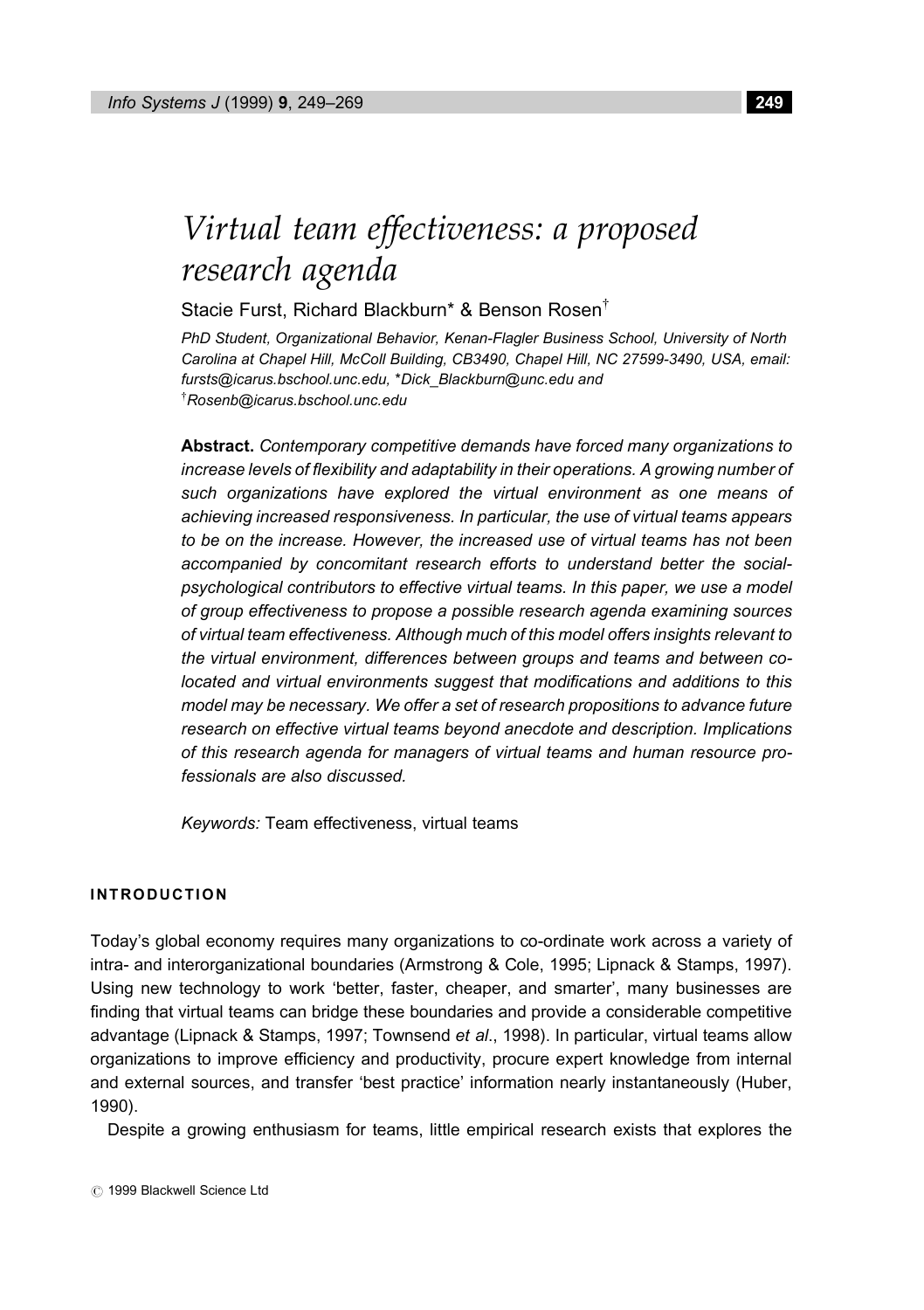dynamics inherent in the virtual work environment (Watson-Fritz et al., 1998). Models that could be used to understand better team development and effectiveness have been limited to those based on the traditional co-located group perspective. Although some comprehensive case studies exist documenting the development of virtual teams (O'Hara-Devereaux & Johansen, 1994; Lipnack & Stamps, 1997), theory development and empirical research are needed to help managers better understand and respond to the challenges that virtual teams face. The purpose of this paper is to propose a set of research questions to guide this process.

To ensure clarity in the following discussion, it is important to provide definitions for important terms that we will use in this paper. We will define *groups* as collections of individuals whose contributions to a product or a process are additive and can be collated and presented by a group manager as the result of group effort. Performance evaluation and accountability for a group will occur at the individual rather than the collective level. We will define teams as collections of individuals who interact more extensively than group members to produce a deliverable, who are evaluated based on the team outcome, and who are accountable as a team (instead of or in addition to individual accountability) for team outcomes (Sundstrom et al., 1990).

Co-located collectivities are those groups or teams whose members are within close proximity of each other and for whom the dominant mode of communication is face-to-face. Members of co-located groups or teams typically work in the same physical location or come together regularly and frequently to meet in the same location.

Virtual collectivities refer to those `collectivities of individuals geographically and/or organizationally dispersed . . . who are assembled using a combination of telecommunications and information technologies to accomplish an organizational task' (Townsend et al., 1998). We distinguish virtual groups from virtual teams in the same way we distinguished groups from teams above. Thus, virtual groups could include employees involved in telecommuting or teleworking, such that most of their interactions are with a manager, and group outputs accrue as a function of the compilation of information by a manager. On the contrary, virtual teams would use a larger array of communications tools because team outputs are a function of more intensive interactions with other team members.

The genesis for much of the research about work in a virtual environment comes from the information technology and information management areas under the general umbrella of computer-mediated communication (CMC). The work of McGrath (1991) and Sproull & Kiesler (1986) are representative of efforts in this area. There have also been forays by organizational researchers into these interest areas. For instance, Hill et al. (1998) investigated the impacts of operating from a virtual (home) office on work and work/life balance. The focus of these research efforts has been on virtual groups.

Our review of the organizational literature suggests that most of the extant research on virtual teams has been anecdotal and descriptive. For examples, see Lipnack & Stamps (1997) and Armstrong & Cole (1995). We have found little in the way of systematic, empirical research into what contributes to the success of virtual teams. For two exceptions, see Jarvenpaa et al. (1998) and Warkentin et al. (1997). Therefore, the basic research question behind this paper concerns what has been or should be the nature of research into the causes of effective virtual teams.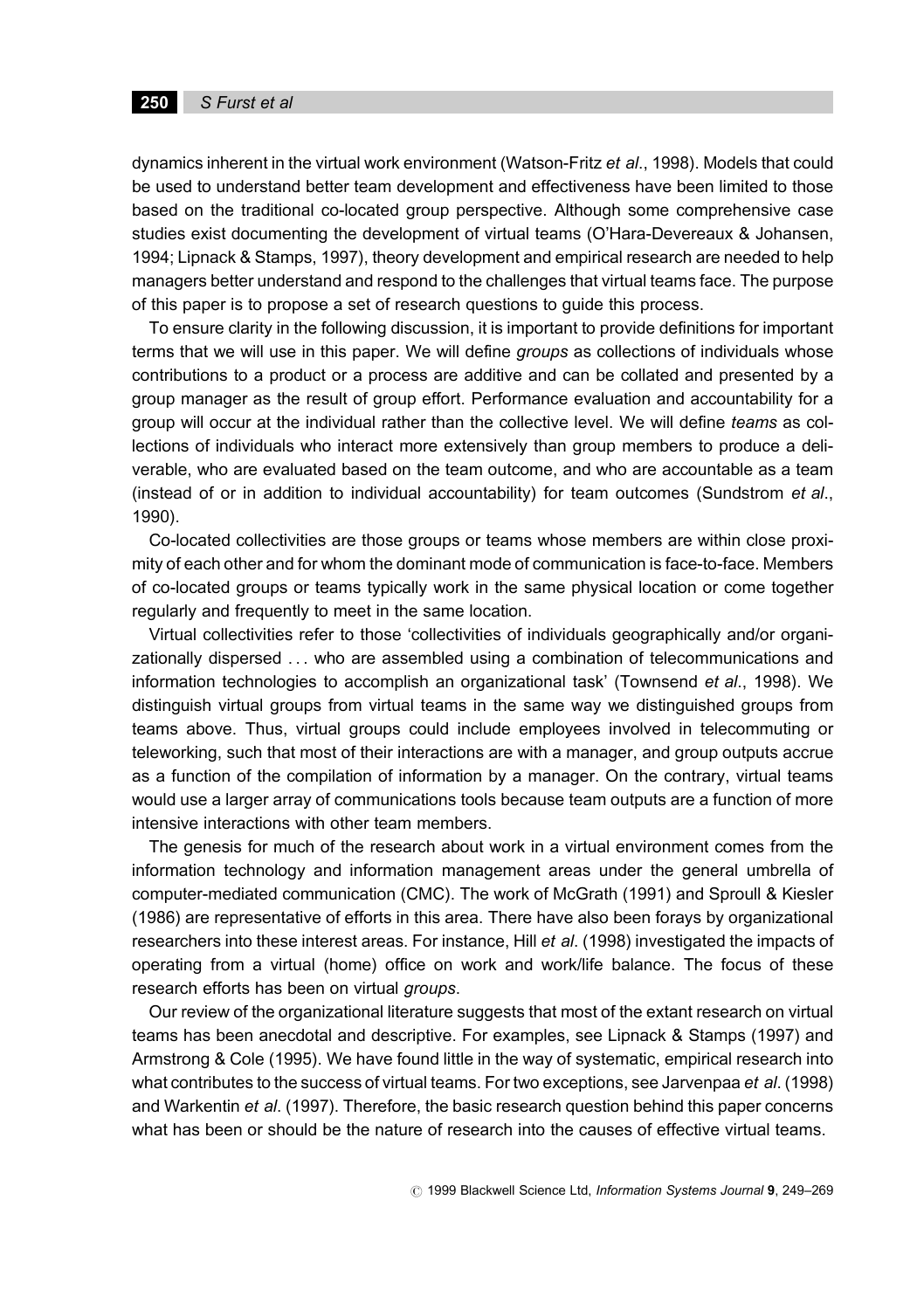There are at least two possible explanations for this dearth of empirical research on virtual teams, one temporal and one theoretical. First, virtual teams are a relatively recent phenomenon, and the initial investigations of new organizational issues have typically been descriptive efforts. Second, it may be that managers and academicians do not yet appreciate that working in a virtual environment may require different approaches from working in the traditional organizational environment. Perhaps researchers have not pursued more rigorous investigations of virtual teams on the assumption that previous theory and practice on traditional group processes and outcomes easily generalize to the virtual environment.

This assumption begs empirical testing, however. Perhaps the place to begin such an examination is with Hackman's (1983) model of group effectiveness. Although we considered other models of team processes (e.g. McGrath, 1991; Dennis et al., 1998), we selected Hackman's model for two reasons. First, his model is among the more sophisticated and exhaustive models in terms of variables that might impact group effectiveness. To the extent we can build our discussion on this framework, we have a wealth of possible variables to consider that may (or may not) have similar effects on virtual teams. Second, although Hackman (1983) models group rather than team processes, the emphasis on socio-*psychological* rather than socio-technical constructs is particularly relevant to our research focus.

Some might argue that by starting from Hackman's model we risk pouring new wine into old bottles. At this stage of the research life cycle in virtual groups, however, we felt it was important to build on what is already known about co-located groups, assess aspects of that work that are generalizable to virtual teams and offer suggestions for areas where generalization seems inappropriate. We will examine the major components of Hackman's model and suggest areas that we feel require additional research when examined from a virtual perspective.

#### HACKMAN'S MODEL OF GROUP EFFECTIVENESS

Hackman (1983) has developed a well-known model depicting the variables associated with (co-located) group effectiveness. The model appears in Figure 1. Hackman suggests that group effectiveness is a multidimensional construct consisting of three factors.

1 The degree to which the group's products or services meet the standards of quantity, quality and timeliness of those who receive, review and/or use the output.

2 The degree to which the group's work processes enhance the capability of members to work together interdependently in the future.

3 The degree to which the group's experience contributes to the growth and personal wellbeing of team members (Hackman & Walton, 1986).

Hackman's emphasis on achieving productive output as well as the social needs of group members is consistent with other models of group effectiveness (McGrath, 1991; Argote & McGrath, 1993). We think that team efficacy and positive work experiences for team members will continue to be important indicators of virtual team effectiveness.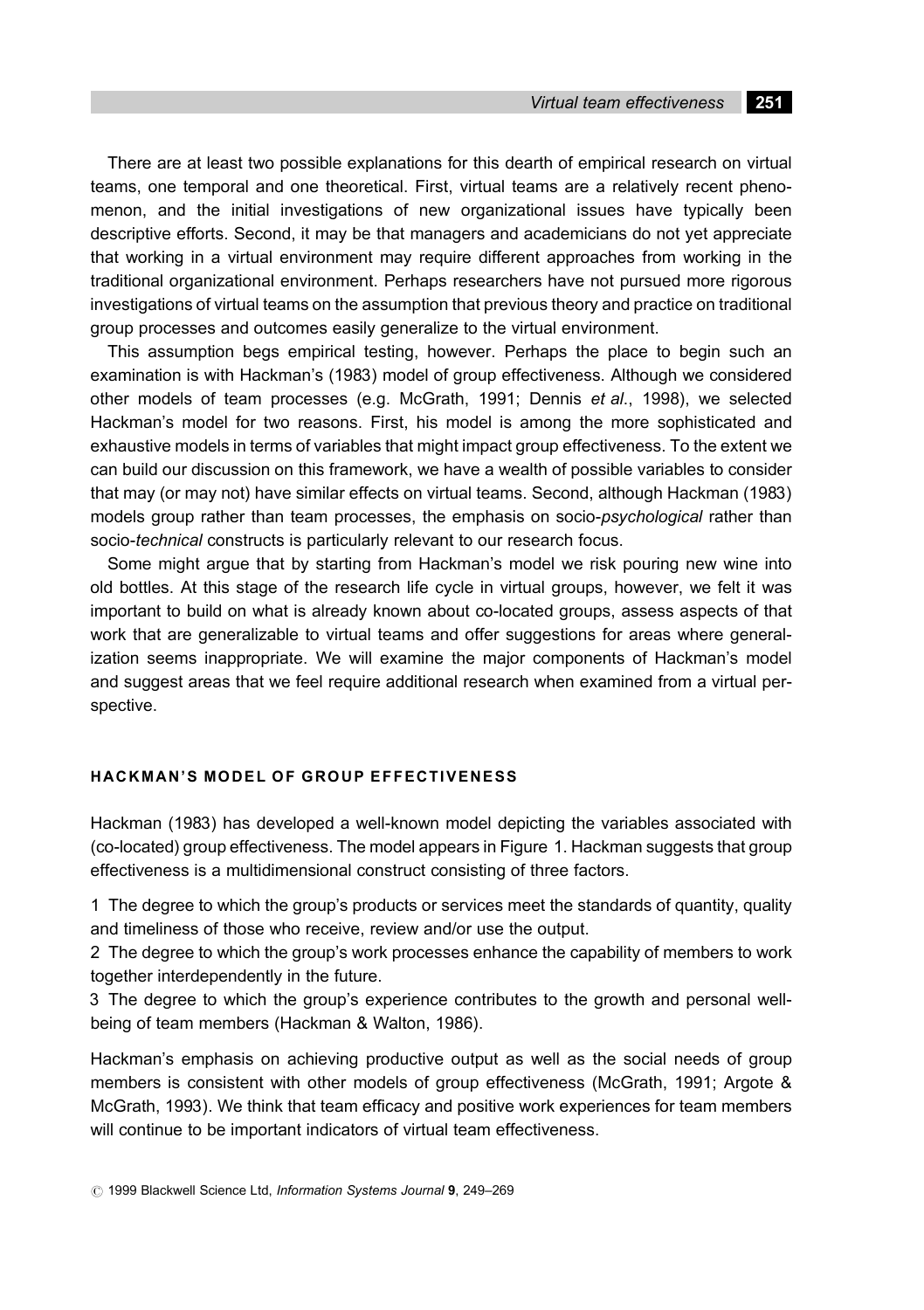



Figure 1. Model of group effectiveness (Hackman, 1983).

It might be appropriate, however, to ask whether a positive work experience in a co-located group will necessarily be the same in a virtual team. Should we assume, without further investigation, that task completion will be equally satisfying and fulfilling in the virtual environment as it might be in the co-located environment? Existing research indicates that team members' satisfaction with the process may depend upon the type of communication technology used. Researchers suggest that the richness of the communication technology media may reduce many of the problems associated with virtual team interaction (Daft & Lengel, 1986; Dennis & Kinney, 1998). Regardless, organizations wishing to recognize virtual team successes will be challenged to find ways to celebrate virtual team 'wins' with the same exuberance demonstrated by co-located teams. How do you dump Gatorade on virtual team leaders/ members in the virtual environment?

This also suggests that more research is needed to examine the impact that virtual team successes or failures have on the psychological well-being and productivity of team members. Just as it is difficult to pat team members on the back after a virtual team success, it may be even more difficult to throw a sympathetic arm around a virtual team member's shoulder after a virtual team failure.

Hackman's (1983) three outcome dimensions have generated a number of important dependent variables used in group-related research since Hackman introduced his model. However, we believe that developments in the organizational sciences suggest that at least one more dimension should be added to determine virtual team effectiveness. Recent discussions of learning organizations (Senge, 1990; Huber, 1991; Garvin, 1993) and the knowledge management (Nonaka, 1991; Davenport & Prusak, 1997) associated with such organizations suggest that these outcomes might yield an important effectiveness dimension. Because of space limitations, we cannot provide a more detailed discussion of this literature. We refer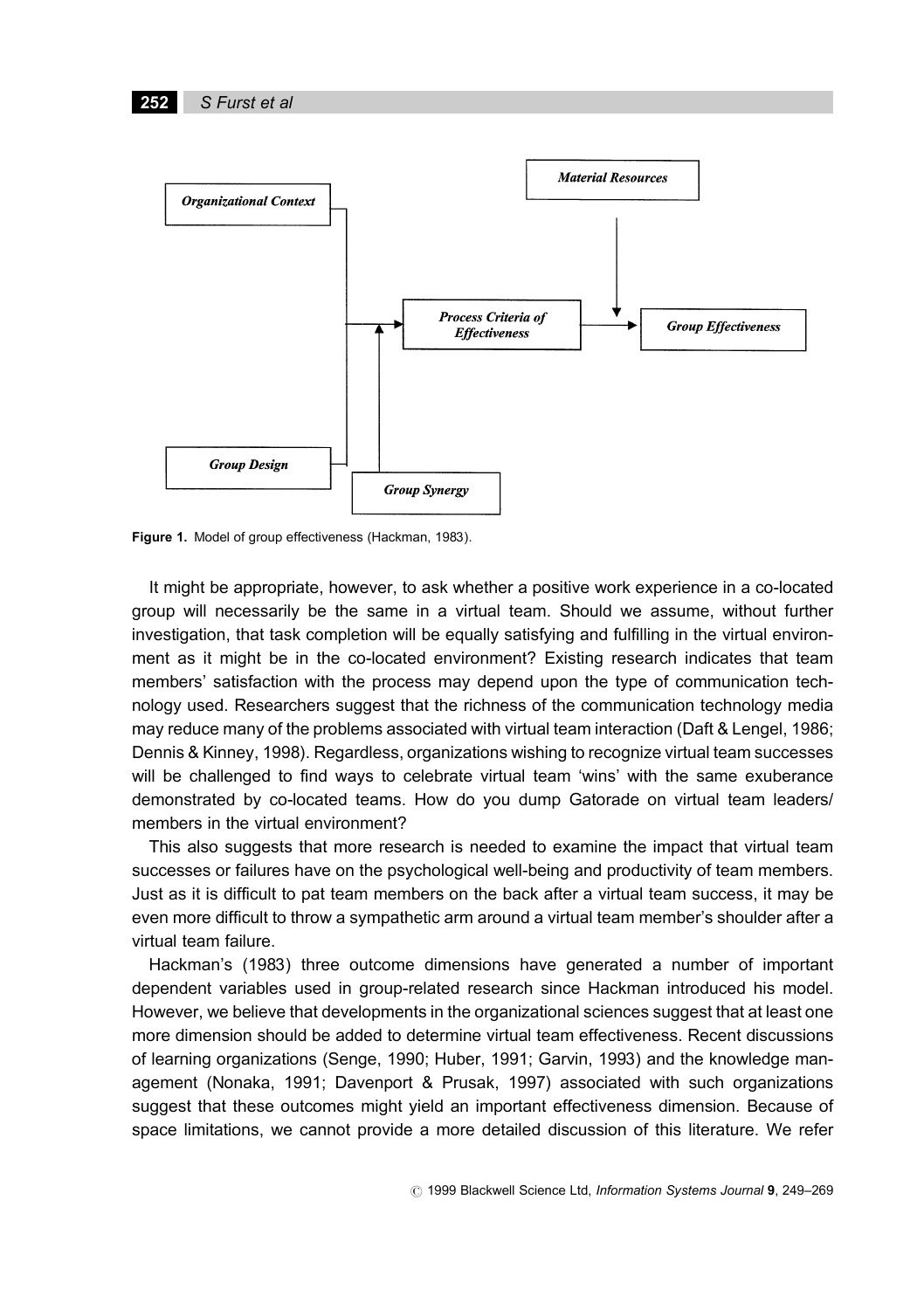interested readers to the following for a more comprehensive examination of organizational learning (Senge, 1990; Argyris, 1999), knowledge management (Leonard-Barton, 1995; Davenport & Prusak, 1997) and organizational memory (Walsh & Ungson, 1991).

As knowledge management becomes increasingly important for competitive advantage (Bierly & Chakrabarti, 1996; Grant, 1996; Mowery et al., 1996), the effective use of virtual teams may become a prerequisite for organizations to compete successfully. The knowledge-based view of the firm asserts that a firm's ability to create and disseminate knowledge in a timely fashion can provide a competitive advantage, particularly in rapidly changing environments requiring timely innovation and response (Grant, 1996). Although the life span of a virtual team may be limited to a particular project's duration, the 'learning' that takes place through the team process may create organizational benefits in two ways. First, virtual teams enable employees to expand their social networks within organizations. Additionally, the work methods of virtual teams can become an important part of the organization's knowledge repository or `organizational memory' (Walsh & Ungson, 1991; Lewis, 1998). Electronic exchanges can be archived providing future teams with information about team problems confronted and team solutions generated in the past.

Given these arguments, we suggest that with respect to a model of virtual team effectiveness, we need to add a fourth effectiveness dimension to Hackman's model. In addition to the three dimensions he proposed, we suggest that virtual teams will also be effective as a function of the following.

4 The degree to which the team's process and outcomes can be captured electronically, stored and retrieved as needed to contribute to increased levels of organizational knowledge and learning for future teams.

Hackman's model predicts that group effectiveness is a function of five general categories of variables: organizational context, group design, group synergy, group process and group material resources (Hackman, 1983; Hackman & Walton, 1986). We will discuss each of these factors in turn as they apply to co-located teams and develop a series of research questions. Answers to these questions should provide an improved understanding of teamwork in a virtual environment.

#### Organizational context

As this discussion is of issues that occur at the mesolevel in organizations, we make some assumptions about the impact of macrolevel variables on the success of groups or teams, colocated or virtual. We assume that an organization's strategy, structure, size and core technology are supportive of virtual teams. More particularly, the context variables discussed below will probably have positive or negative effects on virtual team effectiveness, depending on the way these systems are designed.

For groups to perform effectively, organizations must provide the right context, including the appropriate physical, financial and social support. Examples of these support systems might include: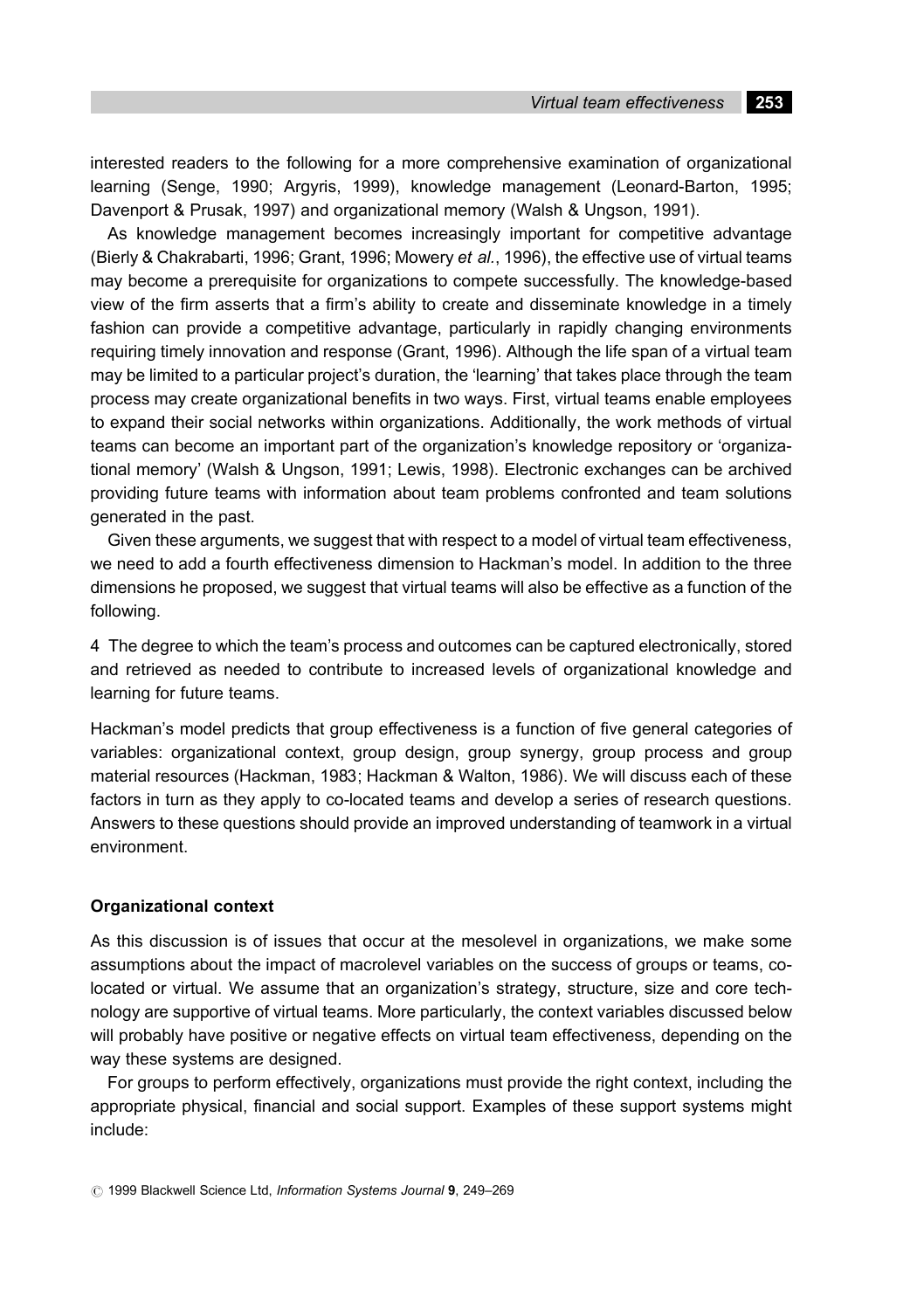. evaluation and compensation systems that encourage competent task- and group-related behaviours;

. training and development programmes that provide the appropriate task and group process skills;

- . information systems that provide relevant, accurate and timely information for the group; and
- a corporate culture that encourages and supports collective activities (Dennis et al., 1988).

As organizations embrace virtual teams, to what extent do these issues become more or less relevant? For instance, as the virtual environment allows organizations to build teams with members from various corporate functions and/or locations, new evaluation systems may be needed to assess both individual contributions to the team and the nature of team performance as a whole. Virtual team members may attempt to overcompensate for the reduced visibility of their work, producing more reports or paperwork than they would in a non-virtual setting. To the extent that this occurs, different modes of evaluation may be needed. Virtual teams might make greater use of peer-based evaluation systems during the team project, particularly if managers have little contact with team members. Also, performance dimensions such as knowledge management, creative use of communications technology and consensus building may supplement traditional evaluation criteria.

Similarly, compensation systems may need to be redesigned to ensure that a substantial portion of the compensation package is based on team outcomes and team-member contributions to those outcomes. Evaluation and compensation challenges will only be greater when teams operate across country and cultural boundaries. Differing cultural values and behavioural norms may hinder the effectiveness of a corporate-wide reward structure (Armstrong & Cole, 1995; Townsend et al., 1998). For example, in their study of virtual teams within a multinational computer corporation, Armstrong & Cole (1995) observed that the company's recognition and reward programmes, designed for US engineers, did not always fit the cultures of subgroups in other countries.

Training and development and information system support are context variables that must change as the impact of the virtual environment increases. Virtual teams will be successful to the extent that appropriate hardware and software are available to team members. However, which hardware and software will be appropriate for which virtual team tasks is a significant issue. As technology further enables virtual teams, training team members in the use of the new hardware and software is an important first step, for it is often through this technology that team members manage the team development process. Training on team process development will be crucial.

Finally, the issue of cultural support for working in the virtual environment is an important one. In many organizations, there is a perceived expectation that being present at work is an important aspect of one's performance. `Being there' and `being seen' are viewed as evidence of commitment to the organization. A corporate culture that assumes `out of sight, out of mind' suggests that a virtual experience may not be seen as a valuable career development step. In contrast, in cultures where 'absence makes the heart grow fonder', virtual team membership would probably not be detrimental to one's career.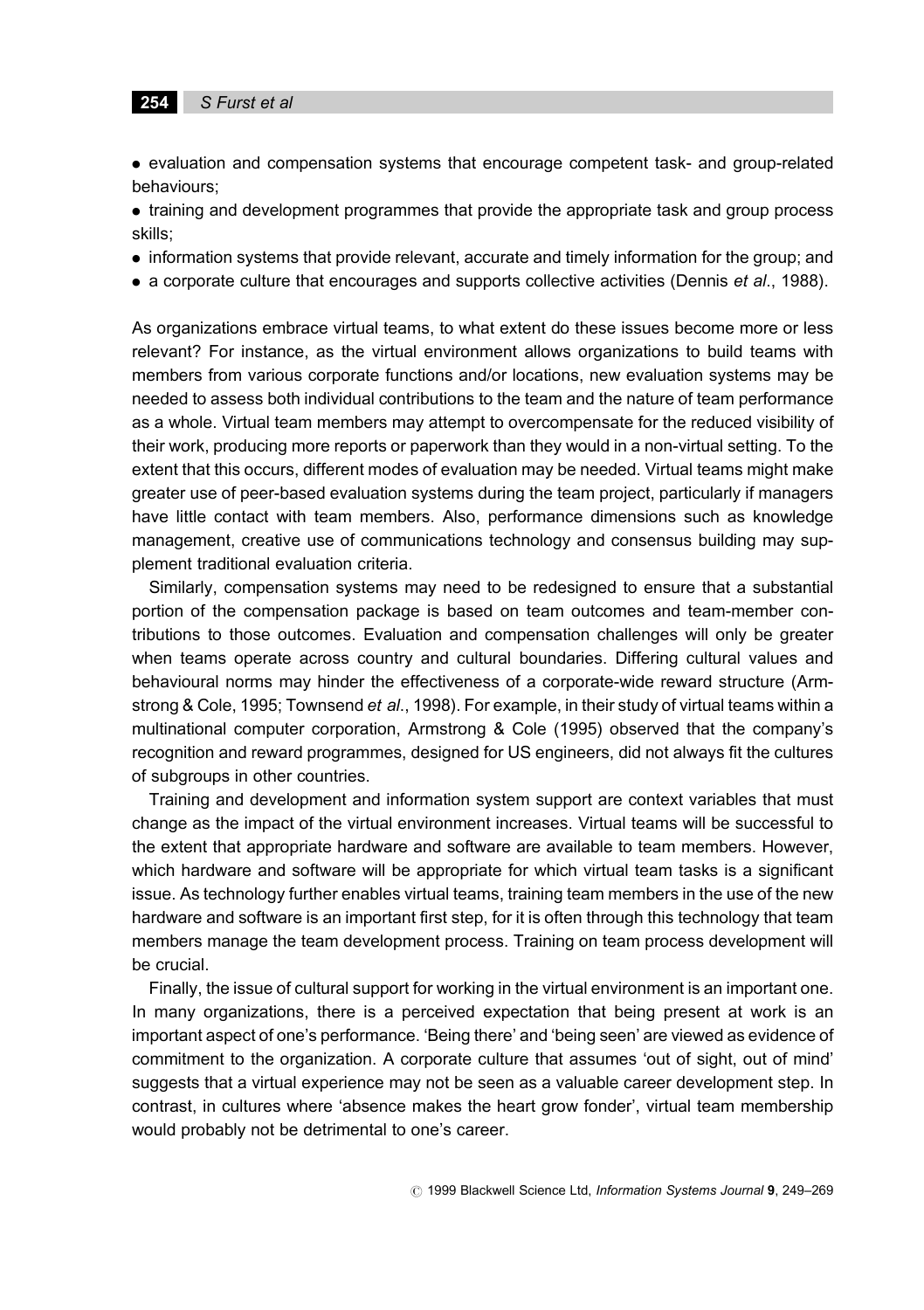These context issues must collectively support virtual teams, if such teams are to be successful. Changing one of these factors without considering the possible systemic effects of changes in the other factors is a recipe for virtual disaster. For example, changing hardware and/or software to encourage the formation of virtual teams without providing training and development for those using the new tools will result in frustrated team members and lower team performance. Similar systemic relationships among these context elements must be appreciated. These issues suggest the following research questions.

. How must organizational performance evaluation and compensation systems change to support virtual teams?

. How can team-member contributions to team outcomes best be measured, evaluated and rewarded?

. How can team outcomes themselves best be measured, evaluated and rewarded?

. What should be the role of the information technology, human resource and training function in co-ordinating and supplying the training necessary to use new team-based hardware and software to facilitate team-based virtual environments?

- . In what types of corporate cultures are virtual teams more likely to flourish?
- . What types of cultural changes will be necessary for organizations to successfully implement virtual teams?

. Which way does the causal arrow point? Will the use of a few virtual teams enable significant cultural change or will extant cultures continue to facilitate or inhibit virtual team success?

## Group design

A second factor that influences group effectiveness is the degree to which the group design facilitates competent group work. Design elements include the appropriateness of the assigned task, the composition of the group and the development of group norms about performance processes (Hackman, 1983). Obviously, many tasks do not require the formation of a group (Vroom & Yetton, 1973). According to Hackman & Walton (1986), the decision to use groups depends on the extent to which: (1) interdependent activity is necessary for successful task completion; (2) the organization exhibits a 'commitment' compared with a 'control' work force management strategy; and (3) the corporate culture supports group activities. Second, group membership must be appropriate given the assigned task. Groups designing new products will require different types of expertise than groups developing financial control systems. Third, group members need the skills necessary to work in a group setting. Finally, behavioural norms, the informal rules for how work gets done in a group, must support the accomplishment of the group's task. Norms may include punctuality, active participation, constructive feedback and timely responses to task-related assignments. We look at each of these issues individually.

## Team structure

Early research on virtual forms examined the relationship between team tasks and team structures. This research sought to determine whether 'teaming' in general and virtual 'teaming'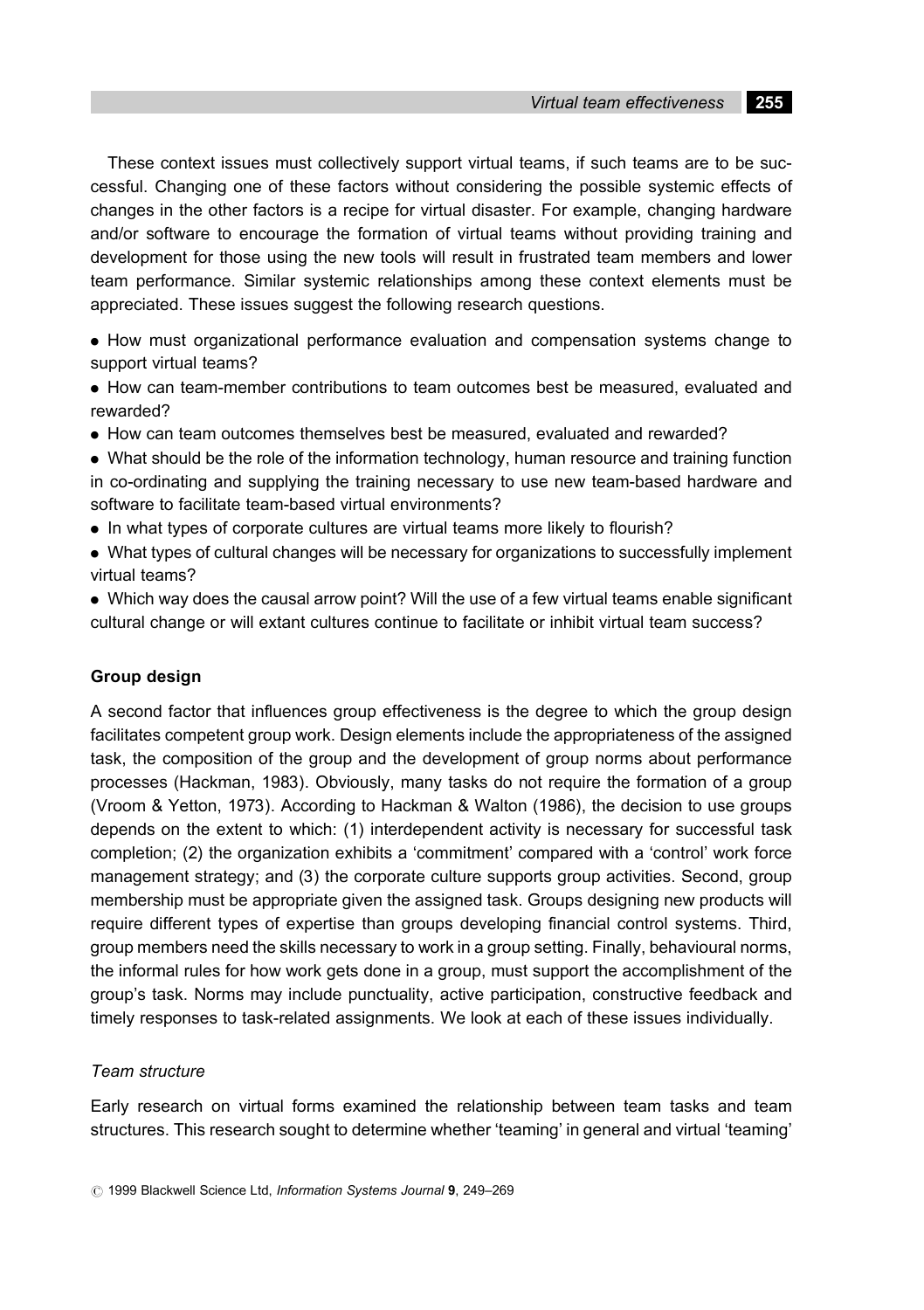in particular are effective for accomplishing organizational objectives. For example, Huber (1990) suggests that simple electronic communication, such as electronic mail or bulletin board systems, can be used to exchange factual or technical information. However, more advanced technologies, such as videoteleconferencing, may be necessary to communicate complex or socioemotional information. In the absence of those advanced technologies, virtual activities may not be a viable option.

In a comprehensive review of studies on computer-mediated groups, Hollingshead & McGrath (1995) reported that computer-based groups generated more ideas, exchanged fewer messages and took longer to complete work than did co-located groups. They suggested that computer-mediated groups would be more effective for brainstorming types of activities but less effective for actual problem solving. Gallupe *et al.* (1991) concurred with this view, attributing the effectiveness of electronic brainstorming to reductions in both production blocking and evaluation apprehension. The use of asynchronous technology allowed more team members to participate and reduced concerns about judgements of individual contributions. However, using a different type of technology, such as teleconferencing, has been shown to reduce the time delays associated with decision making in computer-mediated groups, suggesting that – given the appropriate technology — virtual decision making may also be effective (Guzzo & Dickson, 1996). These conflicting results underscore the importance of assessing the technology-task fit as a key determinant of team structure.

Another potential determinant of group structure is the nature of the task. McGrath (1991) distinguished four types of tasks: generating ideas or plans, choosing among alternatives, negotiating conflicts and executing activities. From the virtual perspective, it is likely that the first two types may be more amenable to successful virtual accomplishment than the last two. As Goodman et al. (1987) suggest, idea generation and alternative selection may be facilitated in an electronic environment. On the contrary, conflict management cannot be easily practised within a virtual environment. Similarly, the actual execution of activities would probably not be in the purview of the virtual group. More likely, the outcome of virtual efforts are reports, product ideas or plans that become the basis for execution by others (Lipnack & Stamp, 1997). To the extent that the virtual team's task is more complex and/or requires more interdependent activities, more research is needed to understand how these interactions can be facilitated virtually. These issues suggest the importance of the following research questions.

. What are the characteristics of organizational tasks that make these tasks more or less appropriate for assignment to virtual teams?

. Under what task requirements, if any, are co-located group hierarchical and/or communication structures equally appropriate in the virtual environment?

. Which task characteristics require which hardware and software technologies for their successful accomplishment by virtual teams?

## Group composition

In addition to the functional knowledge needed to build effective virtual teams, team members must possess the appropriate knowledge, skills and abilities (KSAs) to perform successfully in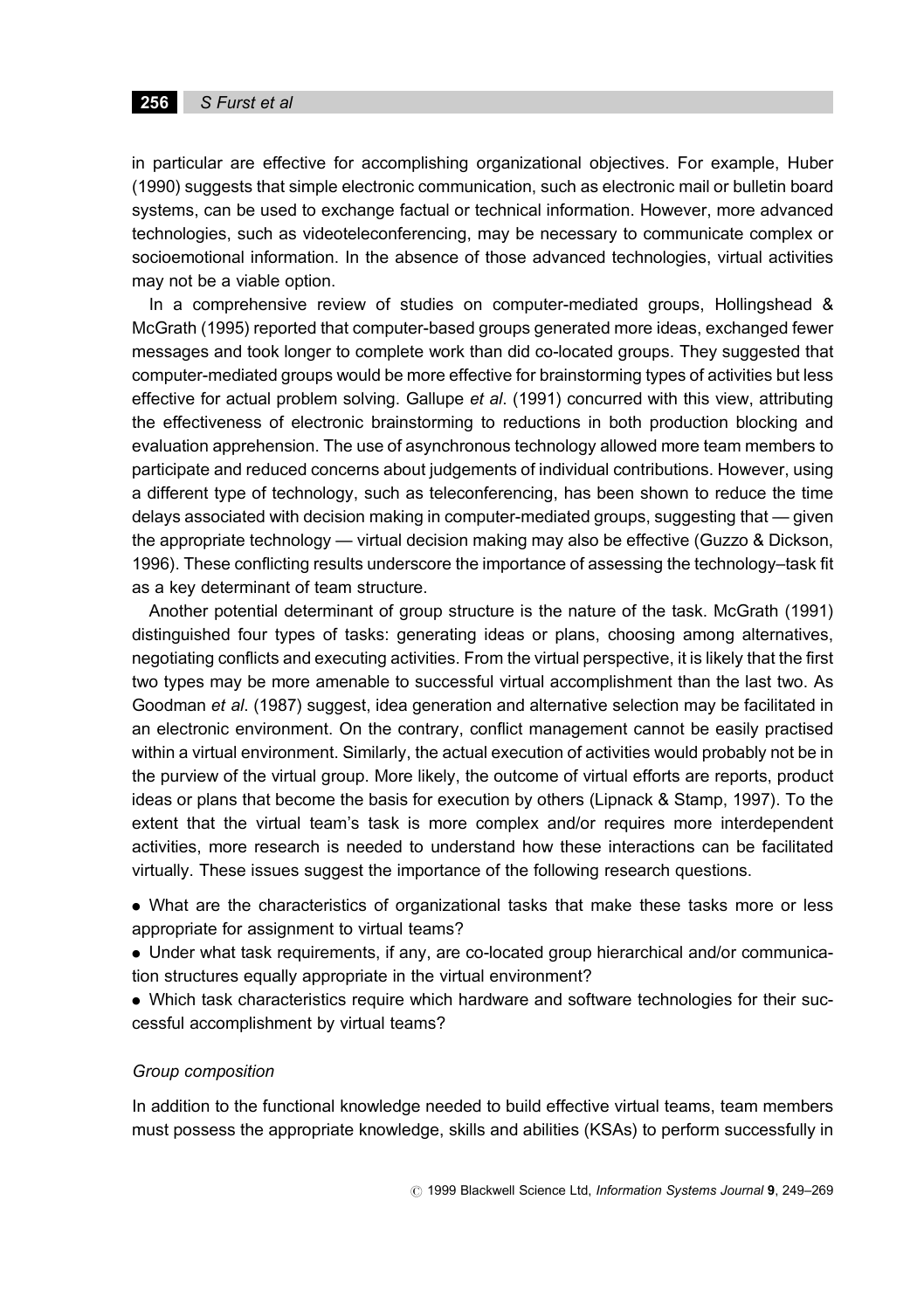the virtual setting. In a recent review of this literature, Stevens & Campion (1994) identified 14 KSAs associated with effective group member performance and classified these into the five areas listed below (with a representative KSA).

1 Conflict resolution. (`To recognize and encourage desirable, but discourage undesirable, team conflict.')

2 Collaborative problem solving. (`To recognize the obstacles to collaborative group problem solving and to implement appropriate corrective actions.')

3 Communication. (`To listen non-evaluatively and to appropriately use active listening techniques.')

4 Goal setting and performance management. (`To establish specific, challenging and accepted team goals.')

5 Planning and task co-ordination. (`To co-ordinate and synchronize activities, information and task interdependencies between team members.' Stevens & Campion, 1994, p. 505)

Although many of these KSAs are necessary for successful virtual team membership, in our estimation this list is neither totally transferable nor complete in the virtual environment. For instance, although it is desirable to recognize and encourage functional conflict in virtual teams, how does one go about doing this? Given the text-based demands of many interactive communication systems, skills required to diagnose conflicts on-line may be quite different from those required to diagnose conflicts off-line. A `huff' and a cold-shoulder in real-time may be more indicative of a potential conflict than a slow orterse replyto an e-mail message. In fact, a significant body of research relating to computer-mediated communication suggests that as the level of interdependence and socioemotional communication increases on a team task, the performance of computer-based teams in comparison to co-located teams declines (see, Bordia, 1997).

Similarly, listening non-evaluatively and using active listening techniques may be appropriate for co-located groups, but what is the matching KSA in the text-based virtual environment? Studies indicate that, in the absence of a social context, members of computer-mediated teams may pay more attention to the actual information exchanged, but may be biased towards more recent information (Siegel et al., 1986). Perhaps 'listening' must be redefined for virtual purposes.

Finally, there are no KSAs in the Stevens & Campion (1994) list aimed at selecting the appropriate hardware and software, given the nature of the virtual task, or for using the various types of hardware and software to help the virtual team function successfully.

Thus, research is needed to determine to what extent these KSAs can be retained and/or must be modified. In addition, we need to determine whether new KSAs exist that would contribute to virtual team effectiveness. The implications of this research gap are profound for managers. Without such knowledge, recruitment, selection and training systems may not find and/or develop employees best suited for virtual team membership. This discussion suggests that the following research questions deserve further attention.

. What team-member KSAs are necessary for effective virtual team performance?

. How should recruitment, selection and training systems be changed, if at all, to ensure that employees have the requisite KSAs for effective virtual team membership?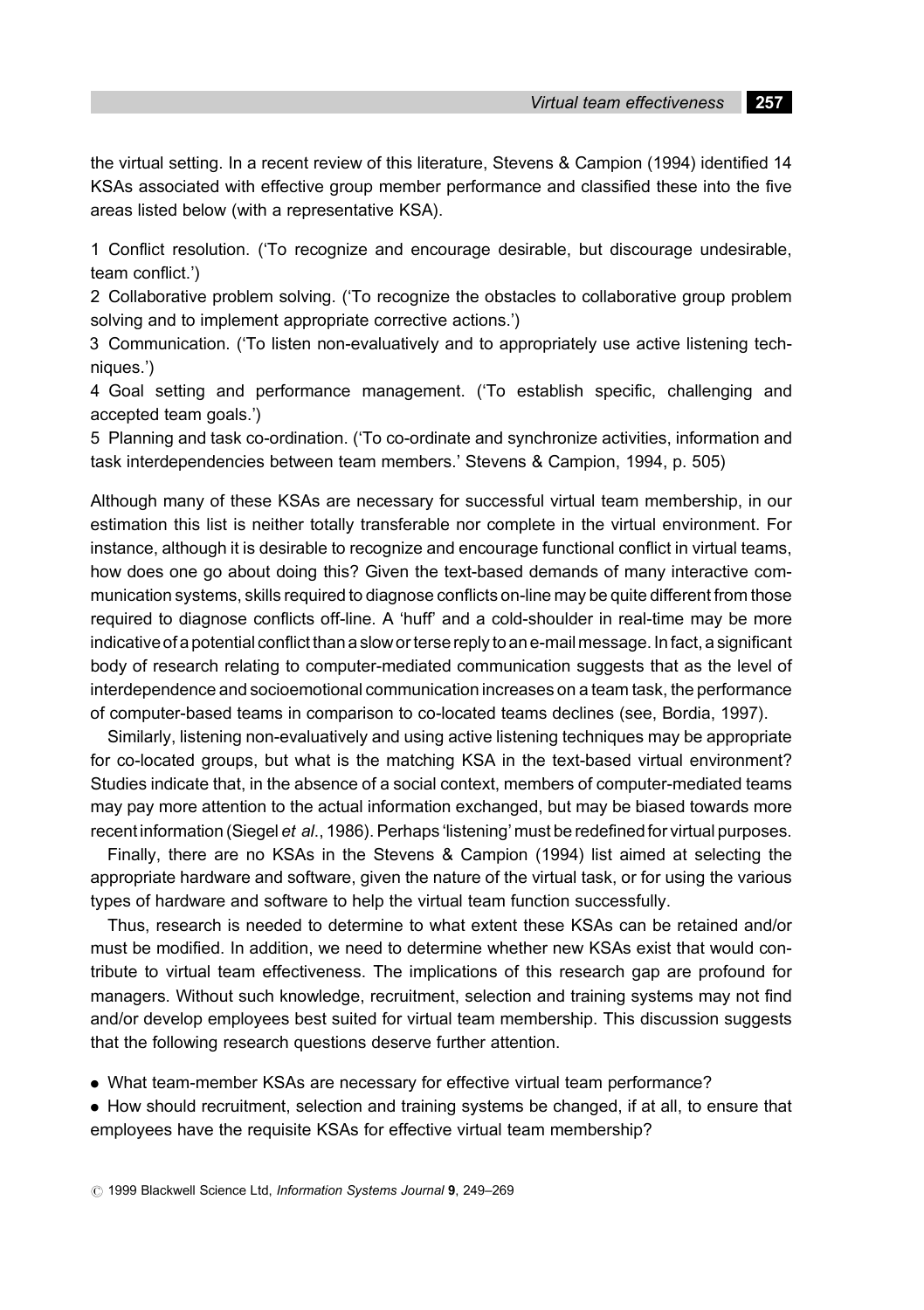## Team norms

The development and enforcement of norms in virtual teams presents organizations with unique challenges. First, group research indicates that an important antecedent of group norms is the opportunity for new group members to observe how other group members interact in the colocated setting (Markham & McKee, 1995). In many virtual contexts, it is nearly impossible for virtual team members to actually observe those behaviours used to establish informal rules or norms (Finholt & Sproull, 1990). Thus, new approaches may be necessary in virtual settings to expedite the formation of team norms.

Popular discussions of virtual teams (Lipnack & Stamps, 1997) suggest the need for at least one early face-to-face meeting of virtual team members to begin the norm development process. Whereas some norm development and reinforcement can occur on-line, it may be necessary for team leaders to use off-line communications to strengthen group norms and/or to sanction inappropriate virtual norm violations. For example, a manager or team leader may observe that a virtual team member has not `participated' in the team effort for an extended period of time. Subtle on-line queries may need to be followed by progressively stronger off-line demands for appropriate behaviours.

Another challenge in the development of virtual norms arises with the presence of cultural differences among team members. In multinational organizations, teams will probably consist of members from different countries, with differing cultural values making norm development difficult. Team behaviours viewed as acceptable in one culture may not be viewed as such in another culture (Armstrong & Cole, 1995; Kirkman & Shapiro, 1997). Several studies in the groups literature indicate that groups comprising members from what might be termed `collectivistic' cultures (Hofstede, 1980; Wagner, 1995), such as Japan and the Netherlands, may outperform groups comprising individuals from individualistic cultures, such as the United States (Latane, 1986; Earley, 1993; Wagner, 1995). But when team membership includes representatives of both individualist and collectivist cultures, definitions of acceptable behaviours may differ considerably and be difficult to resolve. Armstrong & Cole (1995) reported that several US managers characterized European engineers' relations with management as more formal and hierarchical than they were accustomed to with US engineers, who were more verbally confrontational with objectives and questions. How might teams working in the virtual environment best manage these cultural differences as they develop and reinforce team norms? These issues raise a variety of potential research questions.

. Are norms a more or less important consideration in the virtual team environment than they are with co-located teams?

- . How do norms develop in virtual teams?
- . How can norms be effectively reinforced and/or sanctioned in virtual teams?
- . Because virtual teams function within a restricted communications venue, will more or fewer norms develop around appropriate virtual team behaviours?
- . What types of behaviours might those norms proscribe?
- . To what extent will virtual team norms transcend country and cultural borders, if at all?
- . Will differences in behaviour attributable to culture affect the acceptance of norms in the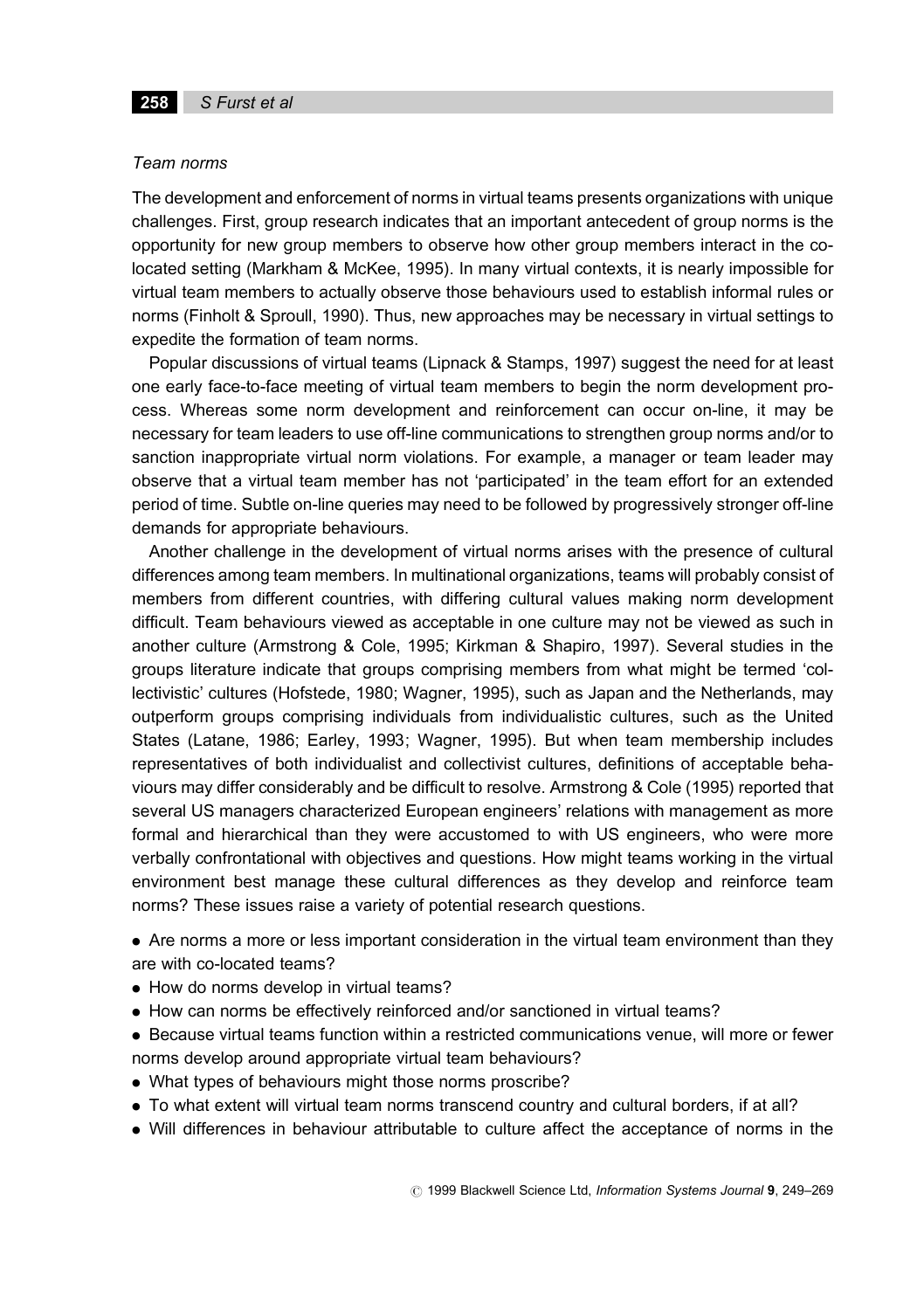virtual environment to the same extent that such differences affect norm acceptance in the colocated environment?

- . To what extent will virtual norms influence the cohesiveness of virtual teams, if at all?
- . To what extent is cohesiveness even an appropriate concept to consider in the virtual environment?
- If it is, then how can team cohesiveness best be managed?
- . What are the most appropriate processes to overcome the cultural barriers that may reduce virtual team effectiveness?

#### Group synergy

Hackman's third category of factors that influence group effectiveness is group synergy. These variables moderate the impact that context and design variables have on that category of variables Hackman labels `Process Criteria of Effectiveness.' Group synergy factors reflect the ways in which group members interact to maximize important group outcomes, such as the diversity of ideas generated (Nemeth, 1993), member involvement (Lawler, 1986), and increased group efficiency and productivity (Hammer & Champy, 1993). Researchers have identified several potential antecedents to synergistic behaviour in work groups, including establishing a group identity that encourages group members to put group goals before individual goals (Gaertner et al., 1989), building trust among group members (Mayer et al., 1995) and generating co-operation among heterogeneous group members (Tsui et al., 1992; Nemeth, 1993; Watson et al., 1993).

## Building team identity

Team identity is defined as the acceptance of team goals and collective commitment to put team goals ahead of individual goals (Gaertner et al., 1989). Team identity develops over time as teams clarify goals, set priorities and invest energy towards accomplishing team objectives. Team identity is further enhanced when team members perceive their colleagues to be attractive, capable and of high relative stature (Berger et al., 1986).

Team identity is developed through the establishment of and commitment to team goals and objectives. Research relating to goal setting typically finds a positive relationship between the existence of clear, challenging goals and increased individual (Locke et al., 1981) and group productivity (Pritchard et al., 1988). Clear and agreed upon goals and objectives reduce potential uncertainty regarding performance expectations. Such goals may also challenge team members, giving them a heightened sense of urgency relative to accomplishing team-based objectives (Locke et al., 1981). These goals and objectives should help to build a collective team identity, fostering the co-operative behaviours necessary for effective teams (Yamagishi, 1993). Researchers report that for virtual teams the ability to create, communicate and gain commitment to goals is an important 'first step' towards effective team performance (Lipnack & Stamps, 1997). Face-to-face interactions between team members (however infrequent) increase member awareness of expected team behaviours as well as an appreciation of team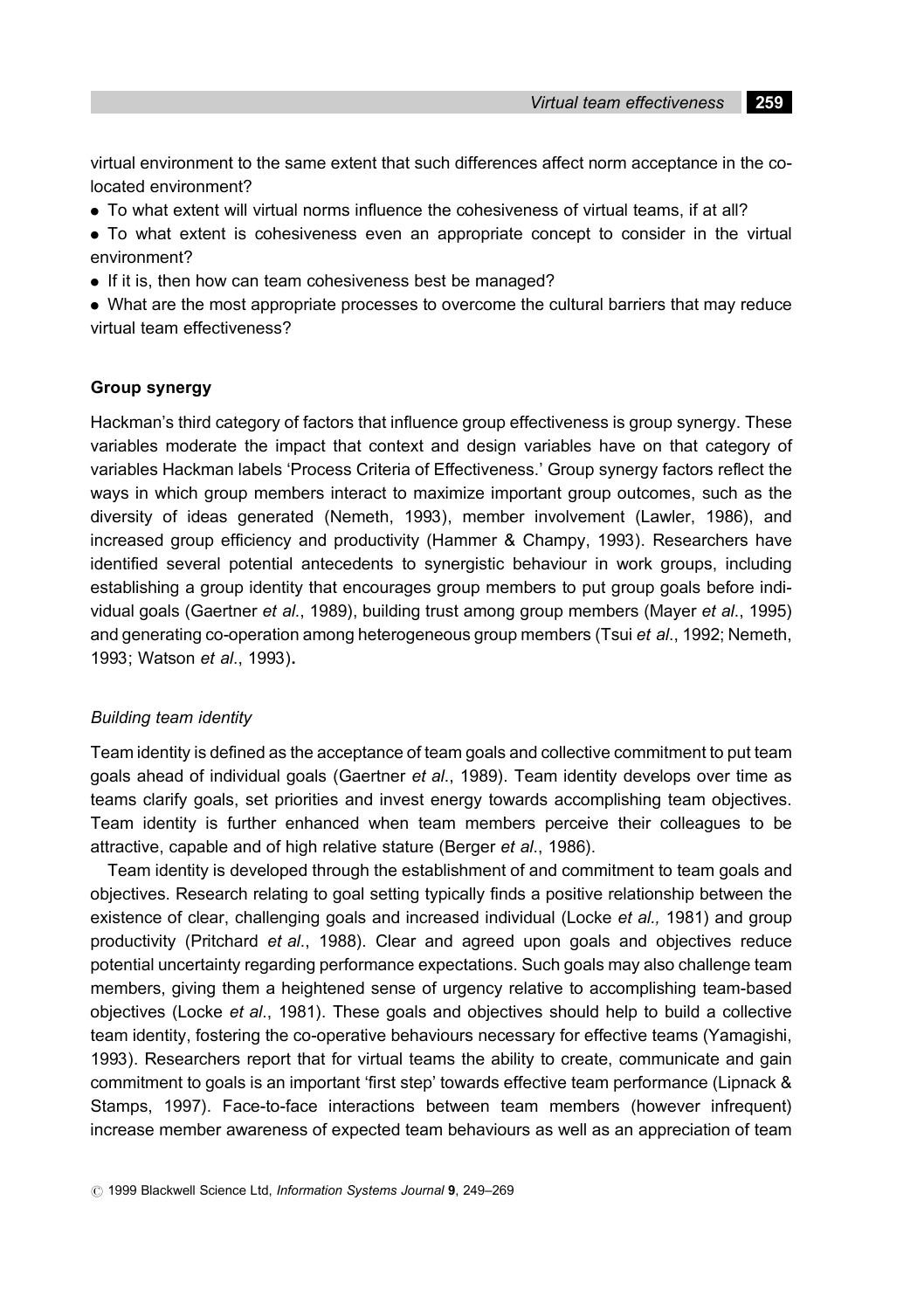interdependencies (Yamagishi, 1993). In the absence of this contact, virtual team members must rely on their collective understanding and commitment to team goals to guide their behaviours.

Several mechanisms might be used to create team identities, including face-to-face orientation sessions and on-line team building and training. These techniques and other more sophisticated socialization efforts sound compelling, but their effectiveness has not been systematically evaluated. We were unable to find any empirical research that examined when and how team formation/socialization processes successfully occur in the absence of substantive face-to-face interactions.

As new members join existing co-located groups, older members have the opportunity to socialize newcomers (Jackson et al., 1992). Socialization may include recounting the group's history, modelling the team's values and mentoring newcomers in adherence to group norms. The socialization of new members contributes to building group identity. Accordingly, research on how this process may occur in virtual teams and how teams develop a sense of team identify could prove quite valuable. Among the issues in need of further study are the following.

. To what extent are the socialization procedures used for co-located group members appropriate for individuals becoming virtual team members?

. To what extent do team goals and objectives guide virtual team behaviour?

. What is the most effective way to establish agreement upon and commitment to team goals in a virtual environment?

#### **Trust**

Trust represents an important antecedent of synergistic work group behaviour (Mayer et al., 1995). Trust refers to the likelihood that team members will live up to their colleagues expectations (Mayer et al., 1995; Jarvenpaa et al., 1998). There are two important dimensions of trust: dependable task completion and benevolence towards others (the extent to which others exhibit care and concern for team members and their willingness to assist others beyond what their role may require). Several studies have demonstrated that in the absence of trust, team members reduce their own efforts and withhold co-operation with others (Schnake, 1991; Mayer et al., 1995).

Jarvenpaa et al. (1998) examined how trust develops in virtual groups. Teams of university students worked on computer-mediated problem-solving simulations. Findings indicated that trust was positively related to virtual team productivity. Trust in team-mates' task competence developed in the early stages of the simulation, whereas trust in team-mates' benevolence developed later. The authors concluded that trust is 'pivotal in preventing geographical distance from leading to psychological distance in a global team' (Jarvenpaa et al., 1998, p. 30).

In the context of the computer simulation, Jarvenpaa et al. (1998) also experimented with team-building activities before the start of the project. Surprisingly, these activities did not have a direct effect on trust levels. This raises some interesting questions on the relationship between trust and virtual team performance and the most effective strategies for building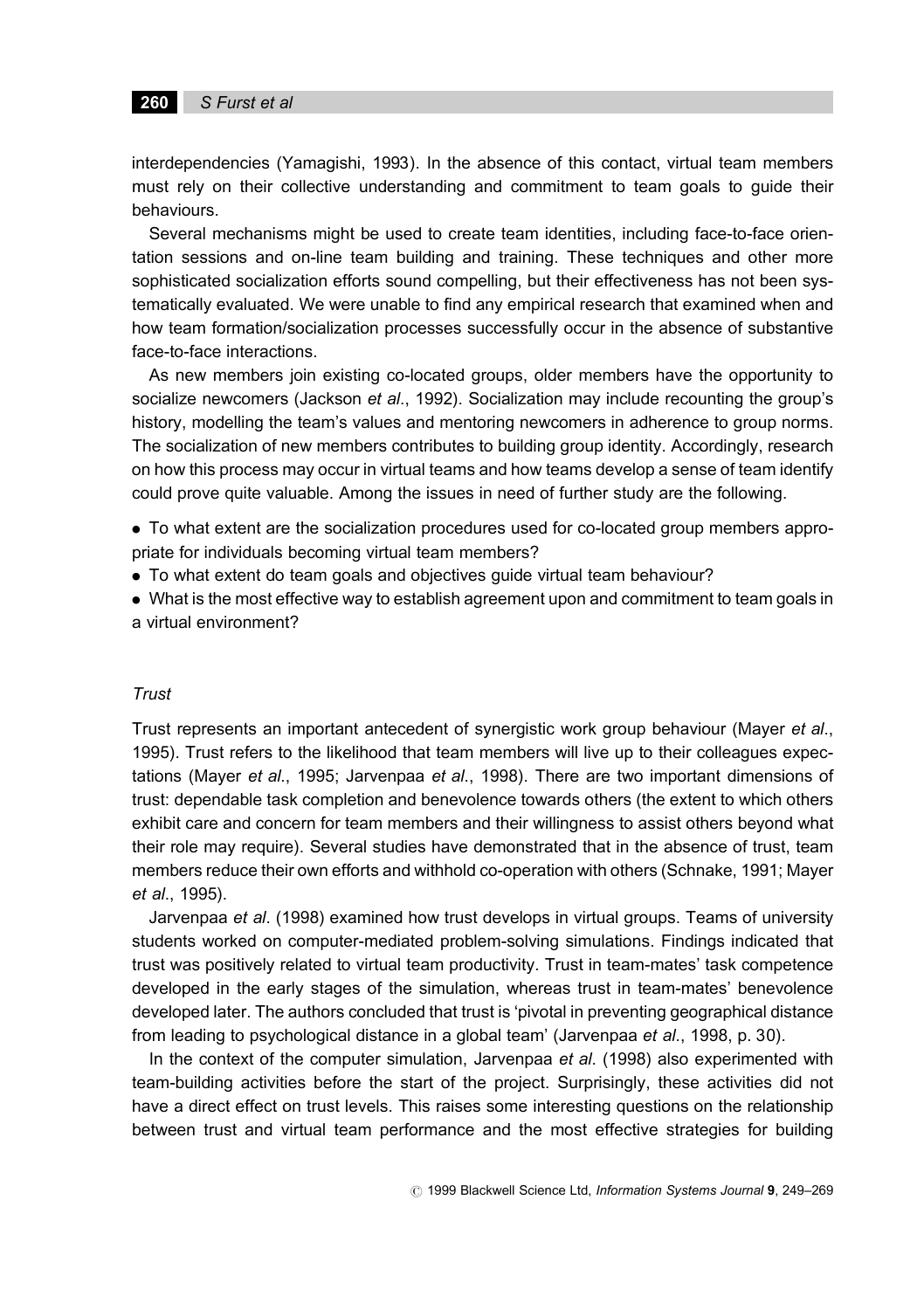trust within virtual teams. Yet to be investigated are the specific behaviours of virtual team members (e.g. long periods off-line, terse messages, etc.) that contribute to perceptions of trust or mistrust.

. What are the antecedents of trust in virtual teams, and what are the relative contributions of these antecedents to team trust?

. What are the behaviours engaged in by virtual team members that most frequently engender trust and/or mistrust among the virtual team?

## Managing team co-operation and heterogeneity

As virtual team membership becomes more heterogeneous in response to more complex and varied virtual team tasks, successful management of team co-ordination and co-operation will become increasingly important. Not surprisingly, research shows that team heterogeneity can be either an asset or a liability to team effectiveness (Bettenhausen, 1991; Guzzo & Dickson, 1996). Heterogeneity refers not only to differing demographic characteristics and cultural norms of team members, but also to their diversity of functional roles (Dougherty, 1992) and the tenure of virtual team members (Jackson et al., 1992). As suggested above, heterogeneity is likely to be high in a virtual team because team members are more likely to represent different cultures, locations and functions. Conflicts can arise as various team members struggle to see outside their own `thought-worlds' (Dougherty, 1992) and to overcome language barriers. The virtual environment may ameliorate some of the adverse effects of heterogeneity by limiting the presence of social cues that trigger categorization.

For example, there is some evidence that status inequalities are attenuated in computermediated groups, presumably because less attention is devoted to social categorization factors (see Bordia, 1997). However, there is also evidence that because virtual team members are more removed from the `social context' they are more likely to engage in uninhibited behaviour (for example, impolite or inappropriate remarks made on electronic mail), thus increasing the chance of conflict (see Bordia, 1997). Given these competing findings, more research is needed that directly addresses the issue of co-operation in heterogeneous virtual teams.

Similarly, technology capable of translating text into other languages is available that enables virtual team members to communicate in their native tongues, overcoming language barriers and speeding information sharing. However, the risk that some subtleties in such communications will `get lost in translation' will continue to be a problem. As new technologies develop to facilitate communication among culturally diverse virtual teams, new research questions follow closely behind.

. To what extent does the nature of the technology used in the virtual team environment facilitate or mitigate the potential negative effects of increasing team member heterogeneity?

. What mechanisms are available or can be developed to assist virtual teams to resolve conflicts and overcome process losses that might be associated with increased member heterogeneity?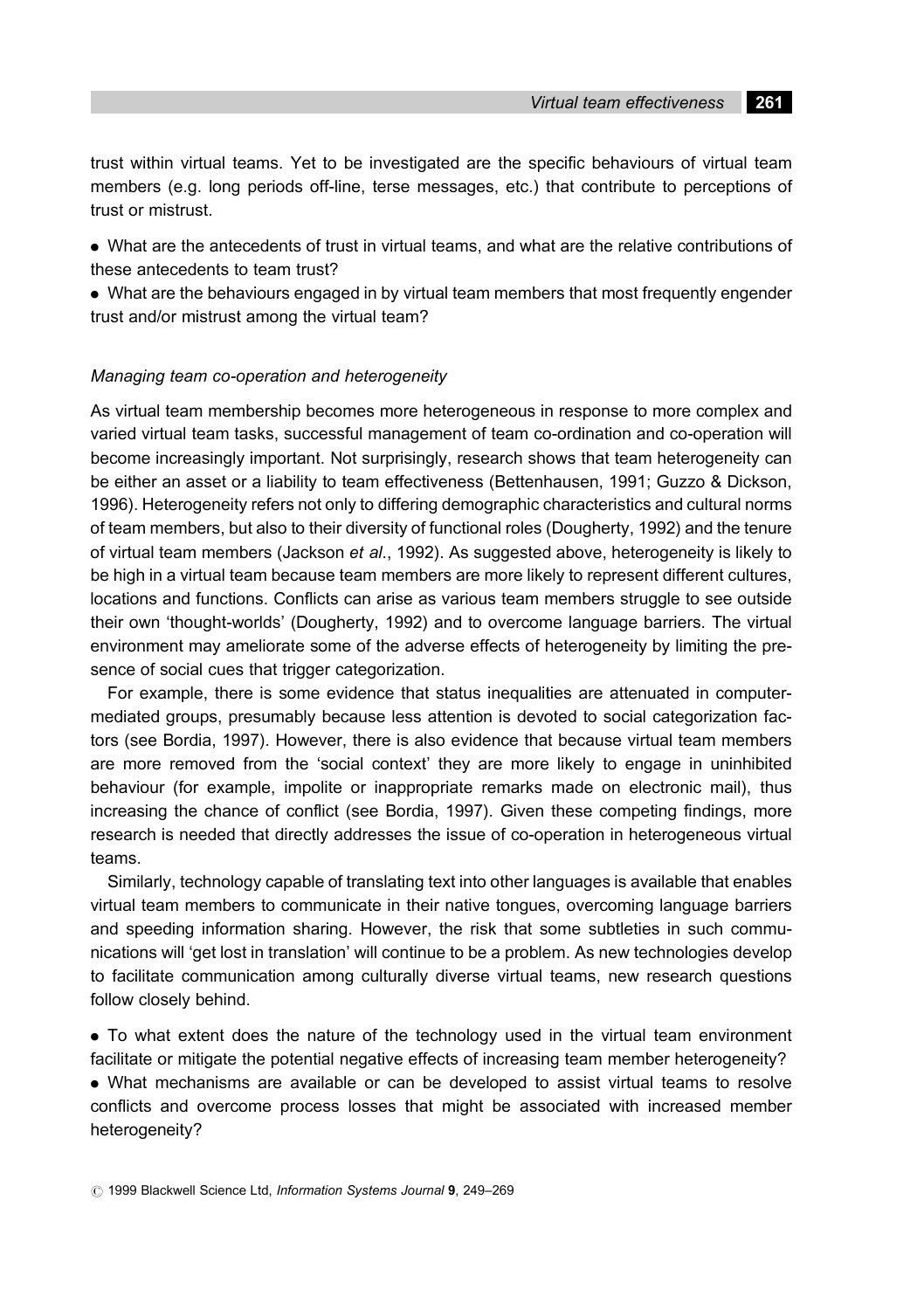### Process losses

Along with the opportunities for synergies to develop as a result of team formation, the likelihood for process losses to occur also exists. We posit that an inverse relationship between the level of visual contact between team members and certain process losses, such as creativity, may exist. For instance, communication that is less rich is least affected by process losses. Process losses diminish a group's performance potential as a function of such problems as social loafing, freeriding, groupthink and/or groupshifts. We briefly consider the potential effects that the virtual environment might have on these problems.

#### Free-riding/social loafing

Latane et al., (1979) found that individuals tend to perform at lower levels when part of a group than when they are expected to complete a task on their own. They labelled this effect `social loafing' and have since discovered that the phenomenon is not limited to face-to-face groups. Free-riding, a construct similar to social loafing, is a choice individuals sometimes make to avoid co-operating in the pursuit of rewards to be shared by the members of a group (Wagner, 1995). Research suggests that free-riding and social loafing are analogous in that both grow out of the same choice to withhold co-operative effort from group endeavours, and both have the same potential to jeopardize group performance and well-being (Wagner, 1995).

Researchers have identified several conditions that can increase the potential for group members to engage in social loafing, including increased group size (Latane, 1986; Gallupe et al., 1992), reduced task identifiability (Guzzo, 1986; George, 1992), reduced intrinsic involvement (George, 1992) and reduced feelings of shared responsibility (Wagner, 1995). Many of these findings seem equally applicable to virtual teams.

For instance, Latane et al. (1979) demonstrated that social loafing tends to occur whether or not group members can see one another. Bettenhausen (1991) identified several additional studies that discovered an inverse relationship between individual task identifiability and social loafing. Therefore, in the context of actual work (i.e. time spent *doing* the virtual work required), virtual team members may perceive that their efforts (or lack thereof) are invisible to other team members. Secondly, the psychology literature is replete with studies demonstrating a negative relationship between worker isolation and feelings of motivation and psychological involvement in a task (Finholt & Sproull, 1990; Baumeister & Leary, 1993). These studies show that, in the absence of face-to-face contact, the informal conversations and group interactions that tend to elicit feelings of meaningfulness, belonging and purpose in a group will be absent, reducing intrinsic involvement (Finholt & Sproull, 1990). Given the inherent isolation associated with virtual team membership, virtual teams may be more likely to experience decreased intrinsic involvement and thus increased social loafing.

Despite the apparent vulnerability to social loafing in virtual teams, no comprehensive empirical tests of these predicted relationships have been conducted. Research is needed to explore what conditions contribute to social loafing or free-riding in virtual teams and what interventions can abate those conditions.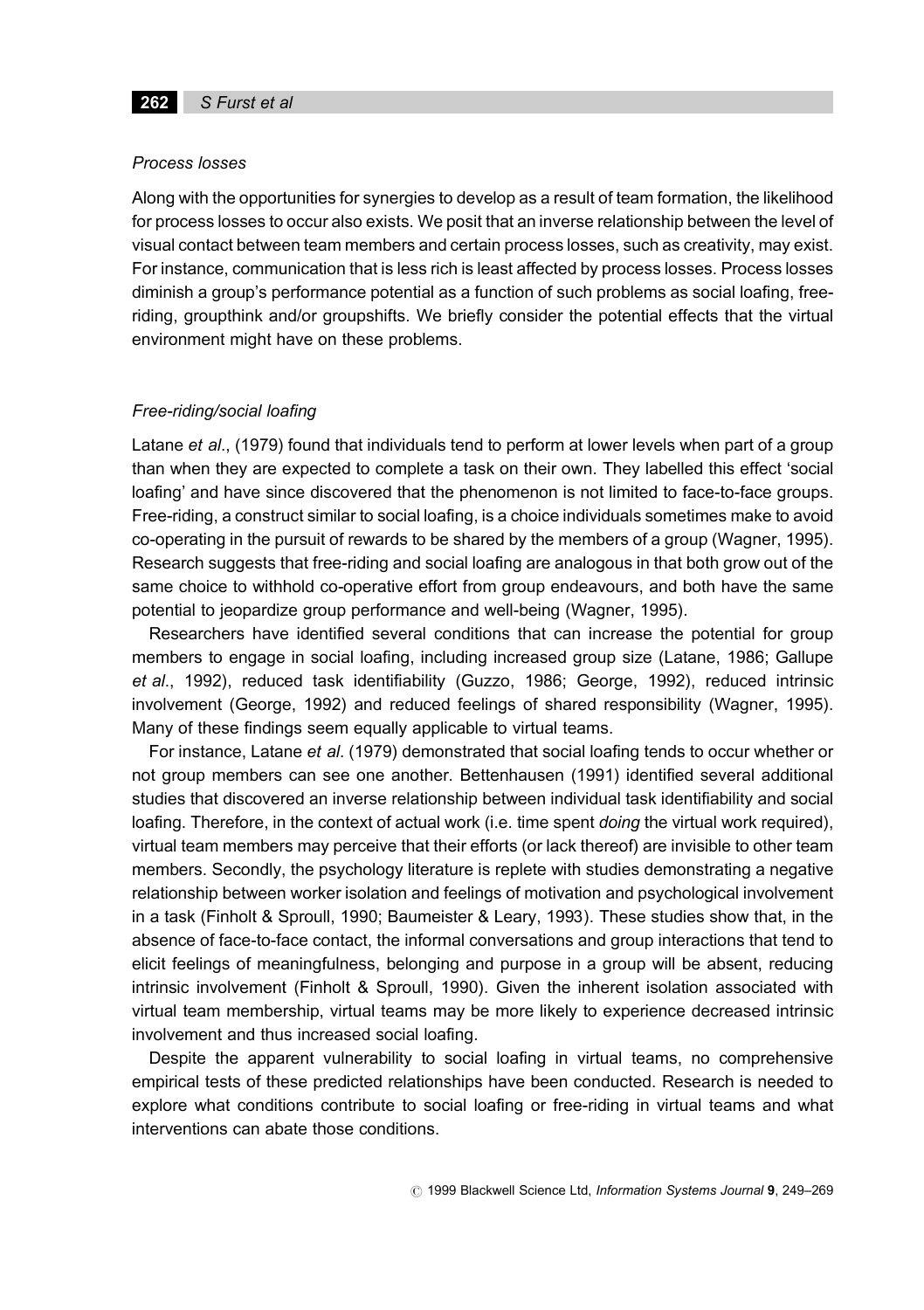- . Is social loafing/free-riding more or less likely in virtual teams than it is in co-located teams?
- . What are the antecedents of social loafing or free-riding in virtual teams?

. What technologies and/or management interventions might be most useful to reduce the likelihood of social loafing or free-riding in virtual teams?

#### Groupthink and groupshift

Groupthink and groupshifts represent two forms of potential process losses that can occur during group efforts. The concept of groupthink (Janis, 1982) has been an oft-examined issue regarding possible post hoc explanations for what seem to have been poor decisions (e.g. Bay of Pigs invasion, Challenger shuttle launch). Groupthink arises when group members place more emphasis on maintaining illusions of consensus and cohesiveness than they do on a full and complete airing of possible differences about a particular issue. Evidence suggests that groupthink is most likely to occur when groups are overly cohesive and value mutual attraction more than they value high-quality decisions, when strong group leaders pose their solutions as most appropriate and suppress discussion of solution shortcomings or alternative solutions, and when information contrary to the group's position is not allowed to be brought to the group's attention (Janis, 1982; Whyte, 1989).

The groupshift phenomenon represents the possible differences between the decisions that arise from group discussions and the decisions individual group members might make were they not group members. Although the early research into this event focused on 'risky' shifts (groups tend to make riskier decisions than individuals) (Clark, 1971), more recent investigations have found that some group decisions may involve a conservative shift (groups tend to make more conservative decisions than individuals) (Isenberg, 1986; Paese et al., 1993). In both cases, the general explanation for both results suggests that group discussions tend to exaggerate the initial positions held by group members. Thus, if most of the group members tend to favour a risky decision before the group discussion, then, all else equal, the group's decision will probably be a risky one. Similarly, a conservative bias among group members before discussion will probably lead the group to a more conservative group decision. Research is needed to determine what might be the impact of the virtual team environment on the likelihood of groupthink or either of these groupshifts occurring.

- . Is groupthink or groupshift more or less likely in the virtual environment?
- . Under what conditions might either occur more or less frequently?
- . Is it more or less difficult to present contrary information or to champion a minority opinion in a virtual team context than in a co-located one?
- . How does the mode of virtual team interaction (asynchronous compared with synchronous) affect the potential for groupthink or groupshift?

# Process criteria of effectiveness

In Hackman's (1983) model (see Figure 1), the group synergy variables moderate the impact of context and design variables on the `process criteria of effectiveness.' Whereas the likelihood of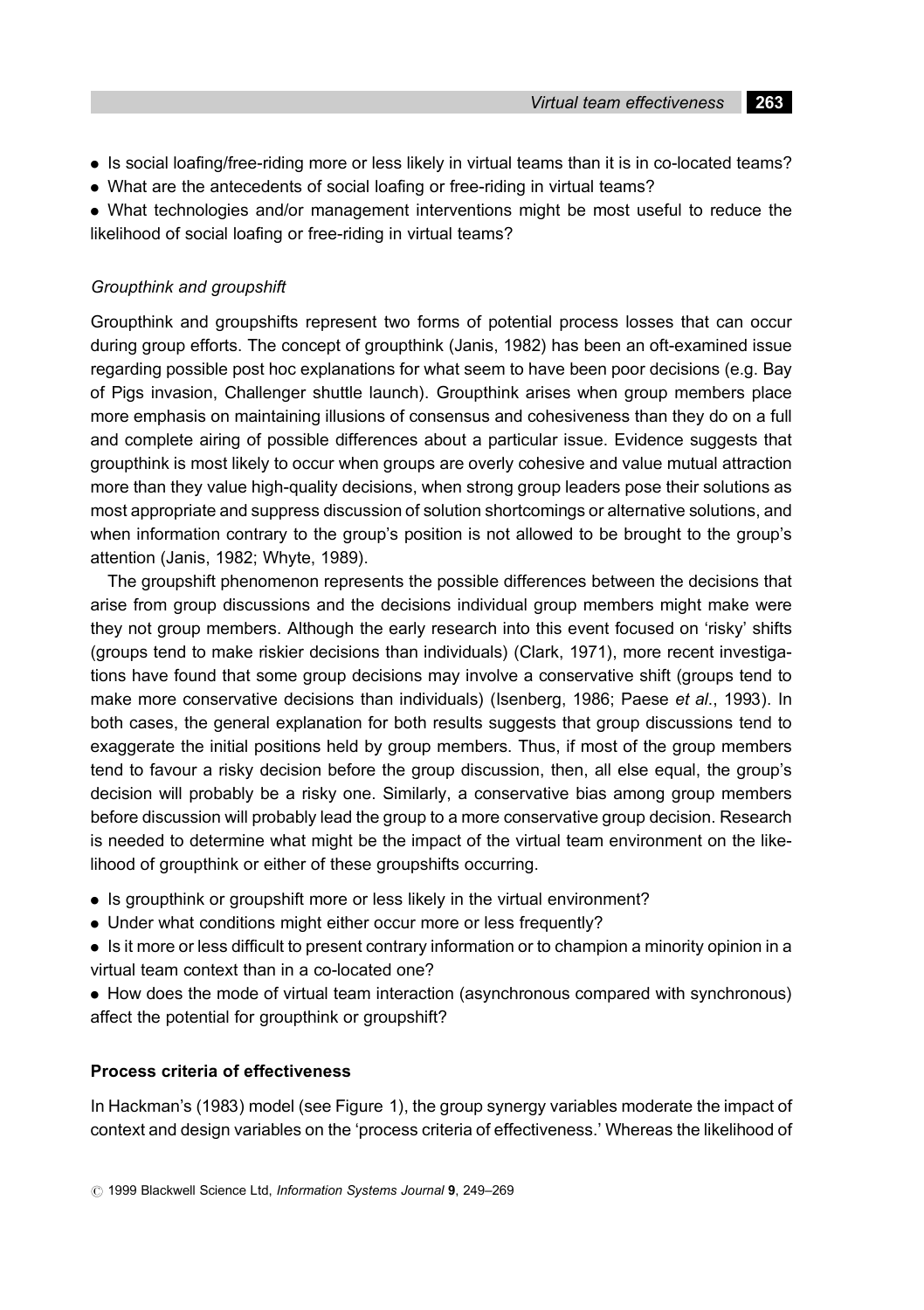group synergy is increased by the strength of the psychological connections or 'identity' of group members with group goals, process criteria represent the level of effort, knowledge and skill brought to the team task and the appropriateness of the performance strategies given the nature of the task. In other words, the work processes used by the group should reflect the complexity and level of importance of the work being carried out.

When we think about group process, two group process models come to mind  $-$  one traditional and the other contemporary. The traditional model was introduced by Tuckman (1965) and updated by Tuckman & Jensen (1977) and Maples (1988). The underlying premise of the model is that groups go through relatively discrete stages of development (i.e. forming, storming, norming and performing). Those groups best able to negotiate these developmental stages find their process efforts most effective.

Gersick (1988, 1989) proposed a more contemporary consideration of group development: the punctuated equilibrium model. Gersick found that the timing of group formation and the way group work efforts change over time were consistent regardless of the group, the nature of the group's task or the deadline for completing the task. More specifically, Gersick's research suggests that groups experience what might be called a 'mid-life crisis.' For the first half of their allotted time together, groups tend to operate from inertia with little actual focus on the work to be accomplished. Nevertheless and regardless of the amount of time allocated to a group task, at about the halfway point in their schedule groups begin to focus more energy on task accomplishment. These renewed efforts carry the group forward to task completion.

Gersick's work provides some interesting implications for group development. The first meeting of the group is critical because it establishes many of the behavioural patterns, assumptions and norms that will be applied during the first half of the group's time together. It is not unusual to see little concrete action during the first half of a group's life. Reducing the time allocated may speed up the group process, but at the cost of poorer group outcomes. Gersick's (1988, 1989) early research on this phenomenon began with co-located groups. What might be the impact of the virtual environment on this punctuated equilibrium approach to understanding team process? For instance, we have discussed already the importance of bringing virtual teams together early in their lives for face-to-face interactions. These meetings are of value for a variety of reasons, and become even more significant if punctuated equilibrium generalizes to the virtual team development process. Are first meetings as important to the mid-point transition in virtual teams as they are in co-located teams? Is the inertia associated with the first phase of group development more or less likely in the virtual team? These questions illustrate the types of enquiries regarding the group process that need to be answered. Other questions that group process issues might pose for future research include the following.

. Do virtual teams go through the same four-stage development process that Tuckman (1965) proposed for co-located teams?

. If so, what technologies or techniques can be used to guide the virtual team through this process and to facilitate development to the performance stage?

. Does the punctuated equilibrium approach apply to virtual teams?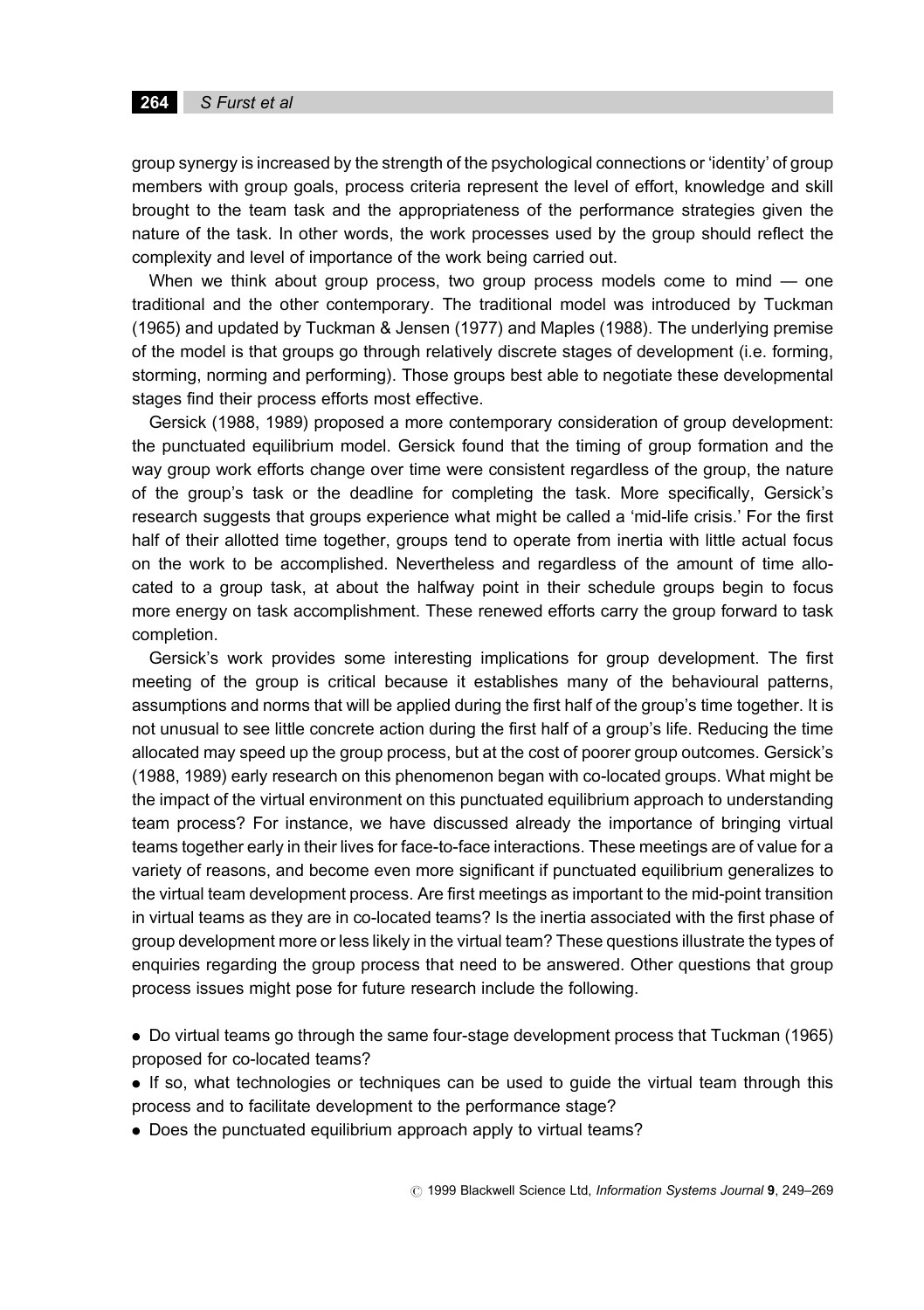- . For instance, is the inertia associated with the first phase of group development more or less likely in the virtual team?
- . Would we find the same mid-point transition?
- . Would deadline changes have the same impact?
- . How might technologies used by virtual teams affect this model?

#### Material group resources

Hackman (1983) asserts that the sufficiency of material group resources (which we interpret to mean non-human group resources) moderates the influence of the process criteria on the overall effectiveness of groups. In particular, a group's ability to identify its resource needs and fill those needs in a timely manner influences its overall effectiveness. From our perspective, material resources include the tools and technology available to and used by a group (and the attendant support personnel necessary to ensure the technology is used to its fullest potential), the time afforded the group to complete its task assignment, the physical space available to the group during its life, and the financial resources available to conduct training or to procure other necessary resources.

The potential impact of these factors on co-located groups should be obvious. Remove sufficient levels of any of these resources and a co-located group will have a difficult time being productive. In particular, in the absence of financial resources, the group may be unable to purchase the necessary technology, find sufficient space in which to operate, or accomplish its task within the time allotted.

From the virtual perspective, financial resources continue to play a significant role. The ability to purchase reliable technologies will influence team effectiveness and member satisfaction with the team process (Huber, 1990; Bettenhausen, 1991). Without sufficient financial resources, appropriate technologies may not be available. The high (though admittedly decreasing) costs of more advanced information technology may limit an organization's ability to link dispersed organization members virtually (Boutellier et al., 1998). In addition, team members working from remote and/or underfunded locations may not have access to the same technologies as other team members constraining team performance. Finally, if the technology fails or team members are not trained in its use, team performance will probably suffer (Goodman, 1986).

Issues of time and space are generally of less concern in the virtual environment. In fact, the reason that many organizations increase the use of virtual teams is exactly to reduce the costs associated with slow development processes or customer response demands (O'Hara-Devereaux & Johansen, 1994; Lipnack & Stamps, 1997). In addition, the increased costs associated with maintaining office space and/or the increased costs of employee travel make the effective use of virtual teams an attractive option. The space necessary for virtual teams to operate should be merely the sum of the area of the footprints associated with members' computers. This total may be increased by the square footage associated with videoconferencing facilities, but, in any case, the physical space devoted to virtual teams should be far less than that associated with co-located teams.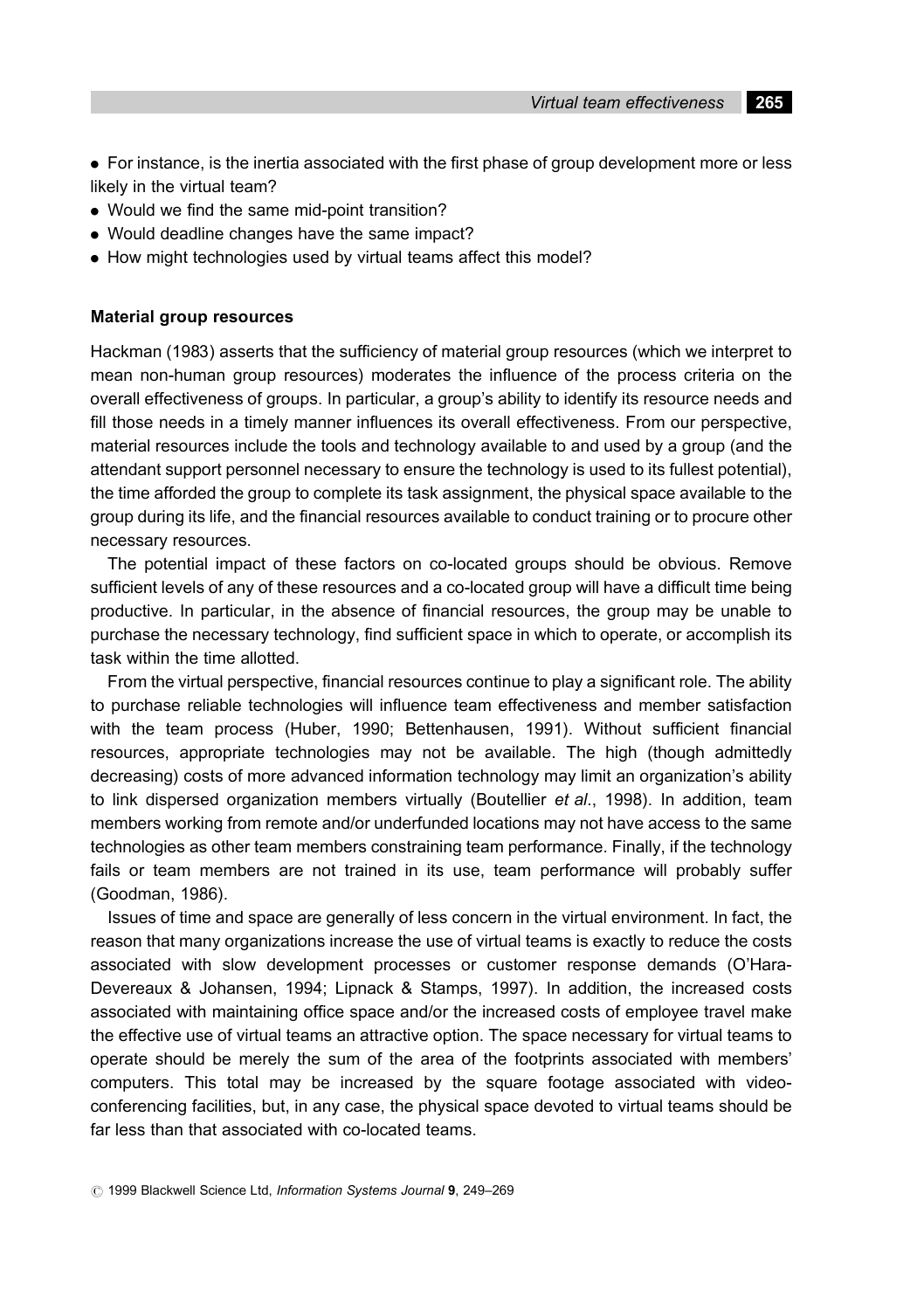. What levels of which types of resources are necessary and/or sufficient for virtual teams to perform effectively?

. Although technology obviously has a substantial impact on the success of virtual teams, what determines the appropriate level of technology support personnel to ensure virtual team effectiveness?

. In terms of balancing the savings from working virtually (for example, reduced travel cost and overhead expenses) with the costs of doing so (for example, investments in technology and training), what is the break-even point at which virtual teams become more cost-effective than co-located teams?

- . What is the relationship between each of these resources and virtual team effectiveness?
- Is that relationship necessarily linear?
- . Can virtual teams have too many as well as too few material resources?

#### CONCLUSIONS AND IMPLICATIONS

Despite the growing popularity of virtual teams, limited empirical research exists that explores the dynamics inherent in the virtual team setting. Whether this lack of research results from the relative `youthfulness' of the topic or an underestimation of the special challenges facing virtual teams, we believe that additional theory and empirical testing are needed. To that end, we have identified a set of research questions designed to guide a more critical examination of the antecedents of virtual team effectiveness. In general, we concluded that virtual teams are not co-located teams at a distance. Although the two work formats are similar, they are not identical. Using Hackman's model of group effectiveness and extant research on virtual teams, we determined that many previous recommendations for (co-located) group effectiveness remain viable. However, we also identified several research `gaps' that we believe exist in our understanding of virtual teams. These gaps represent fertile opportunities for future research. It would appear to be time to move beyond description and anecdote and to utilize the strengths of both experimental and survey research designs to fill these gaps in our knowledge about virtual teams.

The implications of this proposed research for managers could be significant. Interviews with several executives who act as both members and leaders of virtual teams revealed that many organizations are not managing their virtual teams any differently from their co-located teams. However, it is apparent from the limited research on virtual groups and computer-mediated communication studies and from discussions with practitioners that significant differences do, in fact, exist between co-located and virtual teams. Managers (and researchers) ignore these differences at their own peril. A systematic approach to empirical research relating to virtual teams should enable managers to understand more completely those conditions that tend to precipitate effective teams. This understanding should enable the development of more appropriate systems for selecting and developing effective team members leading to more effective virtual team performance.

For researchers, we believe a better understanding of the virtual environment suggests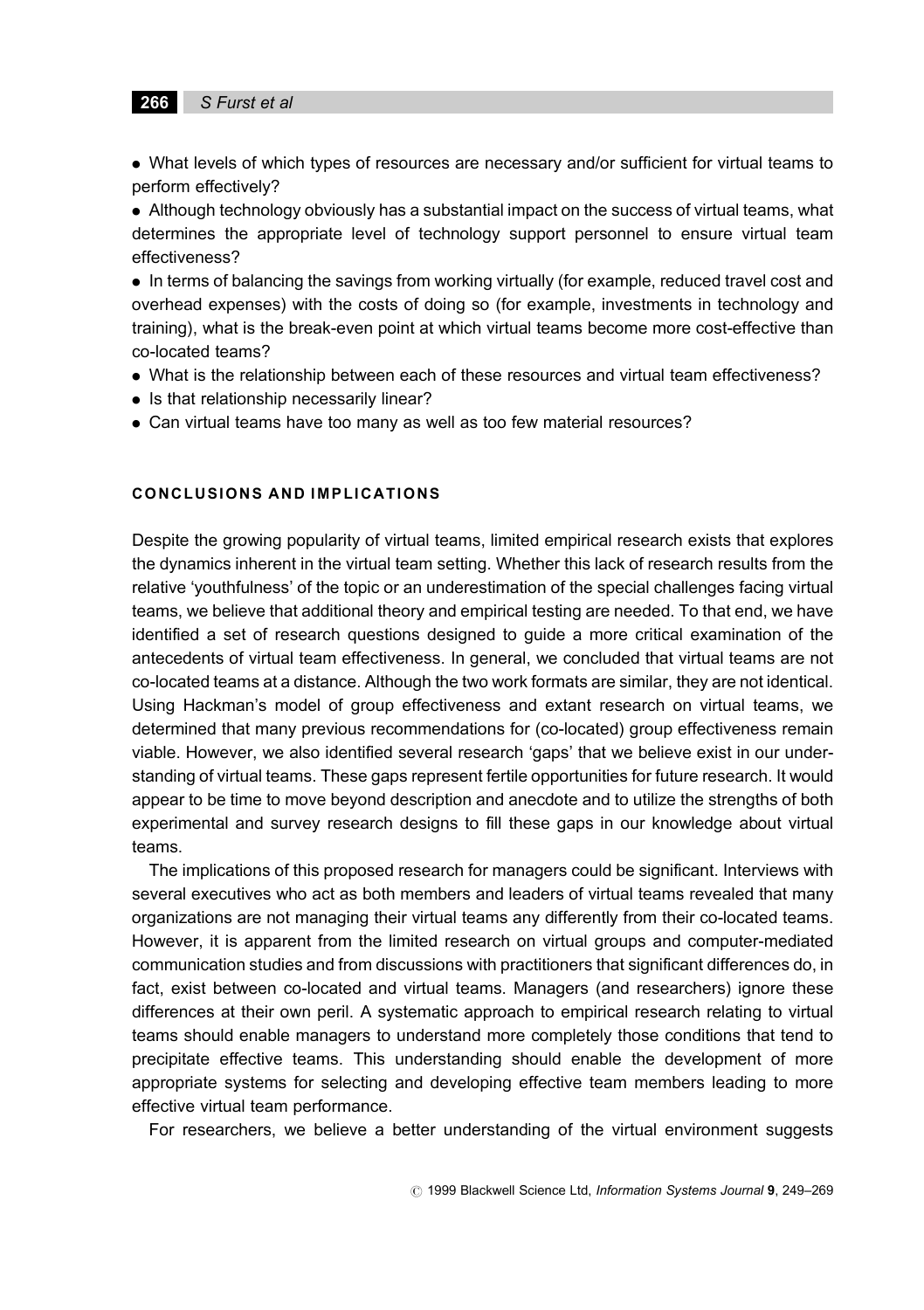exciting research questions, the answers to which should yield a more complete understanding of these issues. Hopefully, as these questions are answered, theoretical models for understanding, explaining and controlling virtual team performance will emerge, leading to even more incisive research questions. This initial investigation of virtual teams also suggests that benefits should accrue to both researchers and practitioners by combining ideas from organizational behaviour and human resource management with those from information technology. In the phrase `virtual teams', we know a great deal about the technical aspects of being virtual. We now need to know more about making the human collectivity, the teams, more virtuous.

#### **REFERENCES**

- Argote, L. & McGrath, J.E. (1993) Group processes in organizations: Continuity and change. In: International Review of Industrial and Organizational Psychology, 8, Cooper, C. & Robertson, I. (eds), pp. 333-389. John Wiley & Sons, New York.
- Argyris, C. (1999) On Organizational Learning, (2nd edn). Malden, MA: Blackwell Publishers.
- Armstrong, D.L. & Cole, P. (1995) Managing distances and differences in geographically distributed work groups. In: Diversity in Work Teams: Research Paradigms for a Changing Workplace, Jackson, S. & Ruderman, M. (eds), pp. 187-215. American Psychological Association, Washington, DC.
- Baumeister, R.F. & Leary, M.R. (1993) The need to belong: Desire for interpersonal attachments as a fundamental human motivation. Psychological Bulletin, 117, 497-529.
- Berger, J., Webster, M., Ridgeway, C. & Rosenholtz, S. (1986) Status cues, expectations, and behavior. In: Social Psychology of Groups: a Reader, Lawler, E.J. & Markovsky, B. (eds), pp. 1-22. JAI Press, Greenwich, CT.
- Bettenhausen, K.L. (1991) Five years of group research: What we have learned and what needs to be addressed. Journal of Management, 17, 345-381.
- Bierly, P. & Chakrabarti, A. (1996) Generic knowledge strategies in the U.S. pharmaceuticals industry. Strategic Management Journal of Special Issue on Knowledge and the Firm, 17, 123-135.
- Bordia, P. (1997) Face-to-face versus computer-mediated communication: a synthesis of the experimental literature. The Journal of Business Communication, 34, 99-120.
- Boutellier, R., Gassman, O., Macho, H. & Roux, M. (1998) Management of dispersed product development teams: The role of information technologies. R and D Management, 28, 13-26.
- Clark, R. (1971) Group-induced shift toward risk: A critical appraisal. Psychological Bulletin, 69, 251-270.
- Daft, R. & Lengel, R. (1986) Organizational information requirements, media richness, and structural design. Management Science, 32, 554-572.
- Davenport, T. & Prusak, L. (1997) Working Knowledge: How Organizations Manage What They Know. Harvard Business School Press, Boston.
- Dennis, A. & Kinney, S. (1998) Testing media richness theory in the new media: The effects of cues, feedback and task equivocality. Information Systems Research, 9, 256-274.
- Dennis, A.R., George, J.F., Jessup, L.M., Nunamaker, Jr, J.F. & Vogel, D.R. (1988) Information technology to support electronic meetings. Management Information Systems Quarterly, 22, 591-624.
- Dougherty, D. (1992) Interpretive barriers to successful product innovation in large firms. Organization Science, 3, 179±202.
- Earley, C.P. (1993) East meets mideast: Further explorations of collectivistic and individualistic work groups. Academy of Management Journal, 36, 319-348.
- Finholt, T. & Sproull, L.S. (1990) Electronic groups at work. Organization Science, 1, 41-61.
- Gaertner, S.L., Mann, J., Murrel, A. & Dovidio, J.F. (1989) Reducing intergroup bias: The benefits of recategorization. Journal of Personality and Social Psychology, 57, 239±249.
- Gallupe, R.B., Bastianutti, L.M. & Cooper, W.H. (1991) Unlocking brainstorms. Journal of Applied Psychology, 76, 137±142.
- Gallupe, R.B., Dennis, A.R., Cooper, W.H., Valacich, J.S., Bastianutti, L.M. & Nunamaker, J.F. (1992) Electronic brainstorming and group size. Academy of Management Journal, 35, 350-369.
- Garvin, D. (1993) Building a learning organization. Harvard Business Review, July-August, 78-92.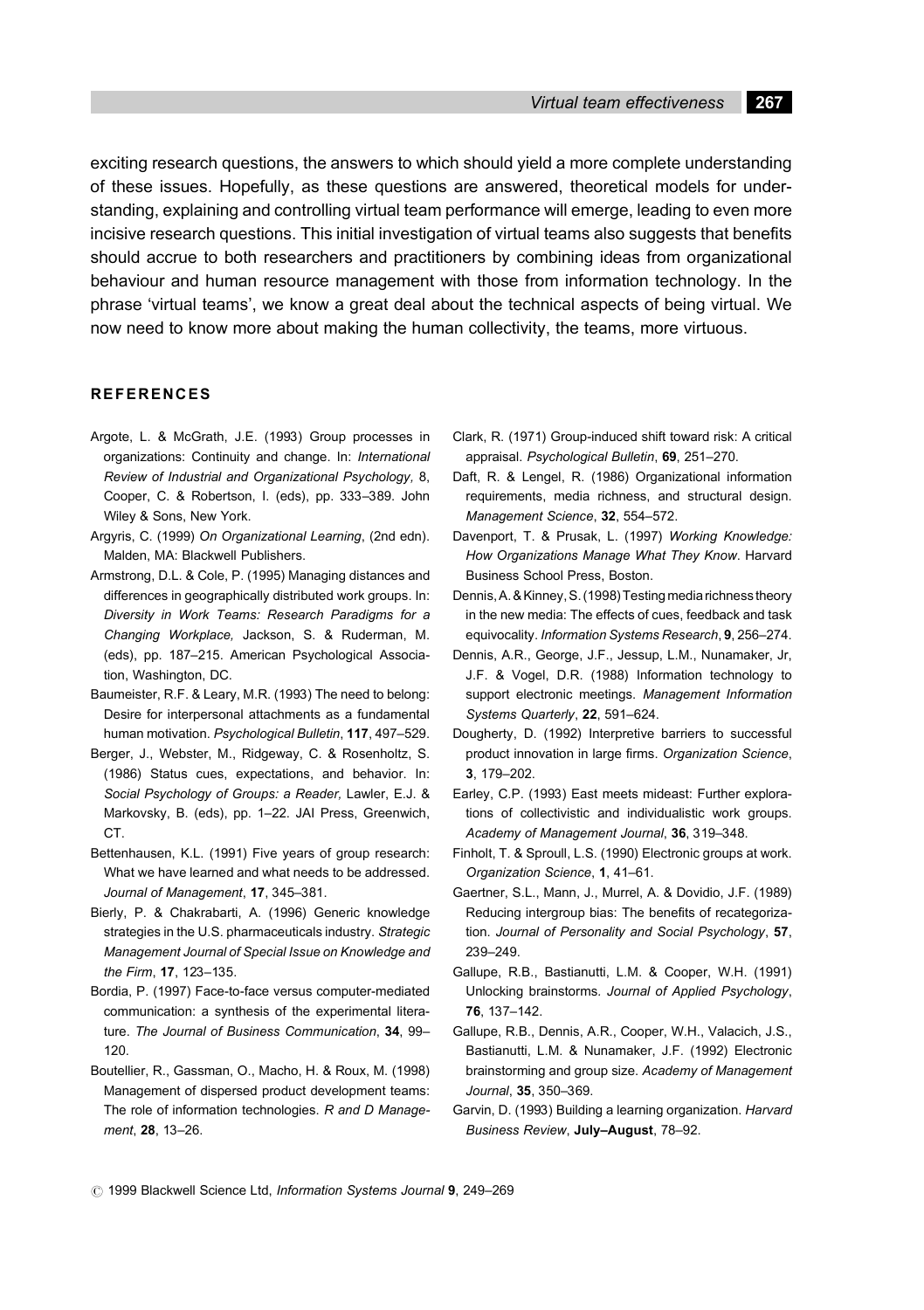- George, J.M. (1992) Extrinsic and intrinsic origins of perceived social loafing in organizations. Academy of Management Journal, 35, 191-202.
- Gersick, C. (1988) Time and transition in work teams: Toward a new model of group development. Academy of Management Journal, 31, 9-41.
- Gersick, C. (1989) Marking time: Predictable transitions in task groups. Academy of Management Journal, 32, 274-309.
- Goodman, P.S. (1986) Impact of task and technology on group performance: In. Designing Effective Work Groups, Goodman, P. (ed.), pp. 120-167. Jossey-Bass Publishers, San Francisco.
- Goodman, P.S., Ravlin, E. & Schminke, M. (1987) Understanding groups in organizations. In: Research in Organizational Behavior, vol. 9, Cummings, L. & Staw, B. (eds), pp. 121-173. JAI Press, Greenwich, CT.
- Grant, R. (1996) Toward a knowledge-based theory of the firm. Strategic Management Journal, Special Issue on Knowledge and the Firm, 17, 109-122.
- Guzzo, R.A. (1986) Group decision making and group effectiveness in organizations. In: Designing Effective Work Groups, Goodman, P. (ed.), pp. 34-71. Jossey-Bass Publishers, San Francisco.
- Guzzo, R.A. & Dickson, M.W. (1996) Teams in organizations: Recent research on performance and effectiveness. Annual Review of Psychology, 47, 307-339.
- Hackman, J.R. (1983) A Normative Model of Work Team Effectiveness. Yale School of Organization and Management, Research Program on Groups Effectiveness, New Haven, CT.
- Hackman, J.R. & Walton, R.E. (1986) Leading groups in organizations. In: Designing Effective Work Groups, Goodman, P. (ed.), pp. 72-119. Jossey-Bass Publishers, San Francisco.
- Hammer, M. & Champy, J. (1993) Reengineering the Corporation. Harper, New York.
- Hill, E., Miller, B., Weiner, S. & Colihan, J. (1998) Influences of the virtual office on aspects of work and work like balance. Personnel Psychology, 51, 667-683.
- Hofstede, G. (1980) Culture's Consequences: International Differences in Work-Related Values. Sage, Beverly Hills,  $C.A$
- Hollingshead, A.B. & McGrath, J.E. (1995) Computerassisted groups: A critical review of the empirical research. In: Team Effectiveness and Decision Making in Organizations, Guzzo, R. & Salas, E. (eds), pp. 46-78. Jossey-Bass Publishers, San Francisco.
- Huber, G.P. (1990) A theory of the effects of advanced information technologies on organizational design, intel-

ligence, and decision making. Academy of Management Review, 15, 47-71.

- Huber, G.P. (1991) Organizational learning: The contributing processes and the literatures. Organizational Science, 2, 88-115.
- Isenberg, D. (1986) Group polarization: a critical review and meta-analysis. Journal of Personality and Social Psy $chology, 49, 1141–1151.$
- Jackson, S.E., Stone, V.K. & Alvarez, E.B. (1992) Socialization amidst diversity: The impact of demographics on work team old-timers and newcomers. In: Research in Organizational Behavior, vol. 15, Cummings, L. & Staw, B. (eds), pp. 45-109. JAI Press, Greenwich, CT.
- Janis, I.L. (1982) Groupthink. Houghton Mifflin, Boston.
- Jarvenpaa, S.L., Knoll, K. & Leidner, D.E. (1998) Is anybody out there? Antecedents of trust in global virtual teams. Journal of Management Information Systems, 14, 29-64.
- Kirkman, B.L. & Shapiro, D.L. (1997) The impact of cultural values on employee resistance to teams: Toward a model of globalized self-managing work team effectiveness. Academy of Management Review, 22, 730-757.
- Latane, B. (1986) Responsibility and effort in organizations. In: Designing Effective Work Groups, Goodman, P. (ed.), pp. 277-304. Jossey-Bass Publishers, San Francisco.
- Latane, B., Williams, K. & Harkins, S. (1979) Many hands make light the work: Causes and consequences of social loafing. Journal of Personality and Social Psychology, 37, 822-832.
- Lawler, III, E.E. (1986) High-Involvement Management: Participative Strategies for Improving Organizational Effectiveness. Jossey-Bass Publishers, San Francisco.
- Leonard-Barton, D. (1995) Wellsprings of Knowledge: Building and Sustaining the Sources of Innovation. Harvard Business School Press, Boston.
- Lewis, R. (1998) Membership and management of a 'virtual' team: The perspectives of a research manager. R and D Management,  $28, 5-13$ .
- Lipnack, J. & Stamps, J. (1997) Virtual teams. In: Reaching Across Space, Time, and Organizations with Technology, John Wiley & Sons, New York.
- Locke, E., Shaw, K., Saari, L. & Latham, G. (1981) Goalsetting and task performance. Psychological Bulletin, 90, 125±152.
- Maples, M. (1988) Group development: Extending Tuckman's theory. Journal for Specialists in Group Work, Fall, pp. 17-23.
- Markham, S. & McKee, G. (1995) Group absence behavior and standards: a multi-level analysis. Academy of Management Journal, 38, 1174-1190.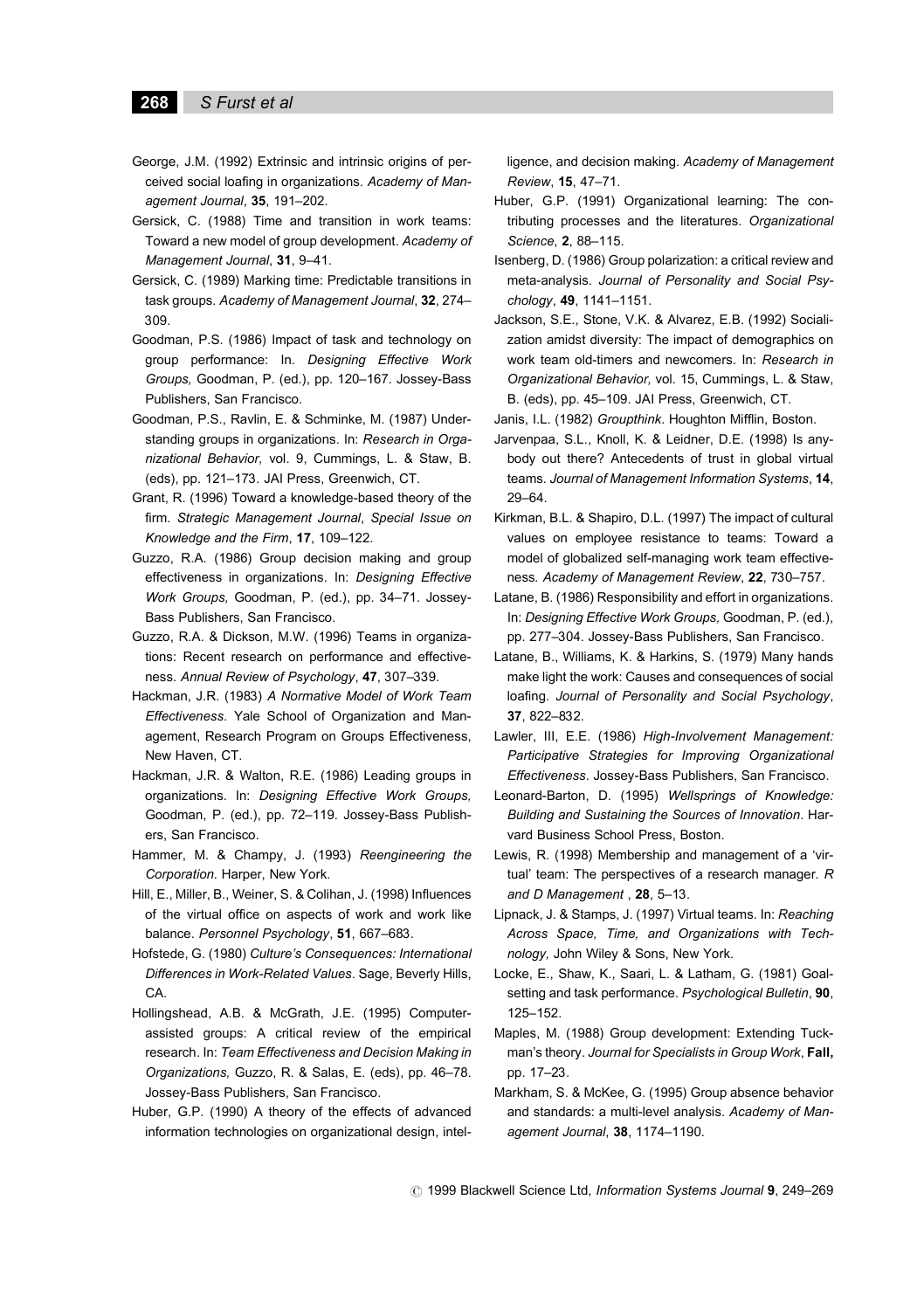- Mayer, R.C., Davis, J.H. & Schoorman, F.D. (1995) An integrative model of organizational trust. Academy of Management Review, 20, 709-734.
- McGrath, J.E. (1991) Time, interaction, and performance (TIP): a theory of groups. Small Group Research, 22, 147±174.
- Mowery, D., Oxley, J. & Silverman, B. (1996) Strategic alliances and interfirm knowledge transfer. Strategic Management Journal of Special Issue on Knowledge and the Firm, 17, 77-91.
- Nemeth, C.J. (1993) Dissent, group process, and creativity. In: Social Psychology of Groups, a Reader, Lawler, E.J. & Markovsky, B. (eds), pp. 107-126. Jossey-Bass Publishers, San Francisco.
- Nonaka, I. (1991) The knowledge-creating company. Harvard Business Review, November-December, 96-104.
- O'Hara-Devereaux, M. & Johansen, R. (1994) Global-Work: Bridging Distance, Culture, and Time. Jossey-Bass Publishers, San Francisco.
- Paese, P., Bieser, M. & Tubbs, M. (1993) Framing effects and choice shifts in group decision making. Organizational Behavior and Human Decision Processes, 52, 149±165.
- Pritchard, R., Jones, S., Roth, P., Stuebing, K. & Edeberg, S. (1988) Effects of group feedback, goal-setting, and incentives on organizational productivity. Journal of Applied Psychology Monograph, 73, 337-358.
- Schnake, M.E. (1991) Equity in effort: The `sucker effect' in co-acting groups. Journal of Management, 17, 41-55.
- Senge, P. (1990) The Fifth Discipline. Currency-Doubleday Publishers, New York.
- Siegel, J., Dubrovsky, V., Kiesler, S. & McGuire, T.W. (1986) Group processes in computer-mediated communication. Organizational Behavior and Human Decision Processes, 37, 157-186.
- Sproull, L. & Kiesler, S. (1986) Reducing social context cues: Electronic mail in organization communication. Management Science, 32, 1492-1512.
- Stevens, M.J. & Campion, M.A. (1994) The knowledge, skill, and ability requirements for teamwork: Implications for human resource management. Journal of Management, 20, 503-530.
- Sundstrom, E., DeMeuse, K.P. & Futrell, D. (1990) Work teams: applications and effectiveness. American Psy $chologist, 45, 120-133.$
- Townsend, A.M., DeMarie, S.M. & Hendrickson, A.R. (1998) Virtual teams: Technology and the workplace of the future. Academy of Management Executive, 12, 17-29.
- Tsui, A.S., Egan, T.D. & O'Reilly, III, C.A. (1992) Being different: Relational demography and organizational attachment. Administrative Science Quarterly, 37, 549-579.
- Tuckman, B. (1965) Developmental sequences in small groups. Psychological Bulletin, 63, 384-399.
- Tuckman, B. & Jensen, M. (1977) Stages of small-group development rev isited. Group and Organization Studies, 2, 419-427.
- Vroom, V. & Yetton, P. (1973) Leadership and Decision Making. University of Pittsburgh Press, Pittsburgh.
- Wagner, III, J.A. (1995) Studies of individualism-collectivism: Effects on cooperation in groups. Academy of Management Journal, 38, 152-172.
- Walsh, J.P. & Ungson, G.R. (1991) Organizational memory. Academy of Management Review, 16, 57-91.
- Warkentin, M.E., Sayeed, L. & Hightower, R. (1997) Virtual teams versus face-to-face teams: an exploratory study of a web-based conference system. Decision Sciences, 28, 975±996.
- Watson, W.E., Kuman, K. & Michaelson, L. (1993) Cultural diversity's impact on interaction process and performance: Comparing homogeneous and diverse task groups. Academy of Management Journal, 36, 590-602.
- Watson-Fritz, M.B., Narasimhan, S. & Rhee, H. (1998) Communication and coordination in the virtual office. Journal of Management Information Systems, 14, 7-28.
- Whyte, G. (1989) Groupthink reconsidered. Academy of Management Review, 14, 40-56.
- Yamagishi, T. (1993) The structural goal/expectation theory of cooperation. In: Social Psychology of Groups: a Reader, Lawler, E.J. & Markovsky, B. (eds), pp. 159-192. Jossey-Bass Publishers, San Francisco.

© 1999 Blackwell Science Ltd, Information Systems Journal 9, 249-269